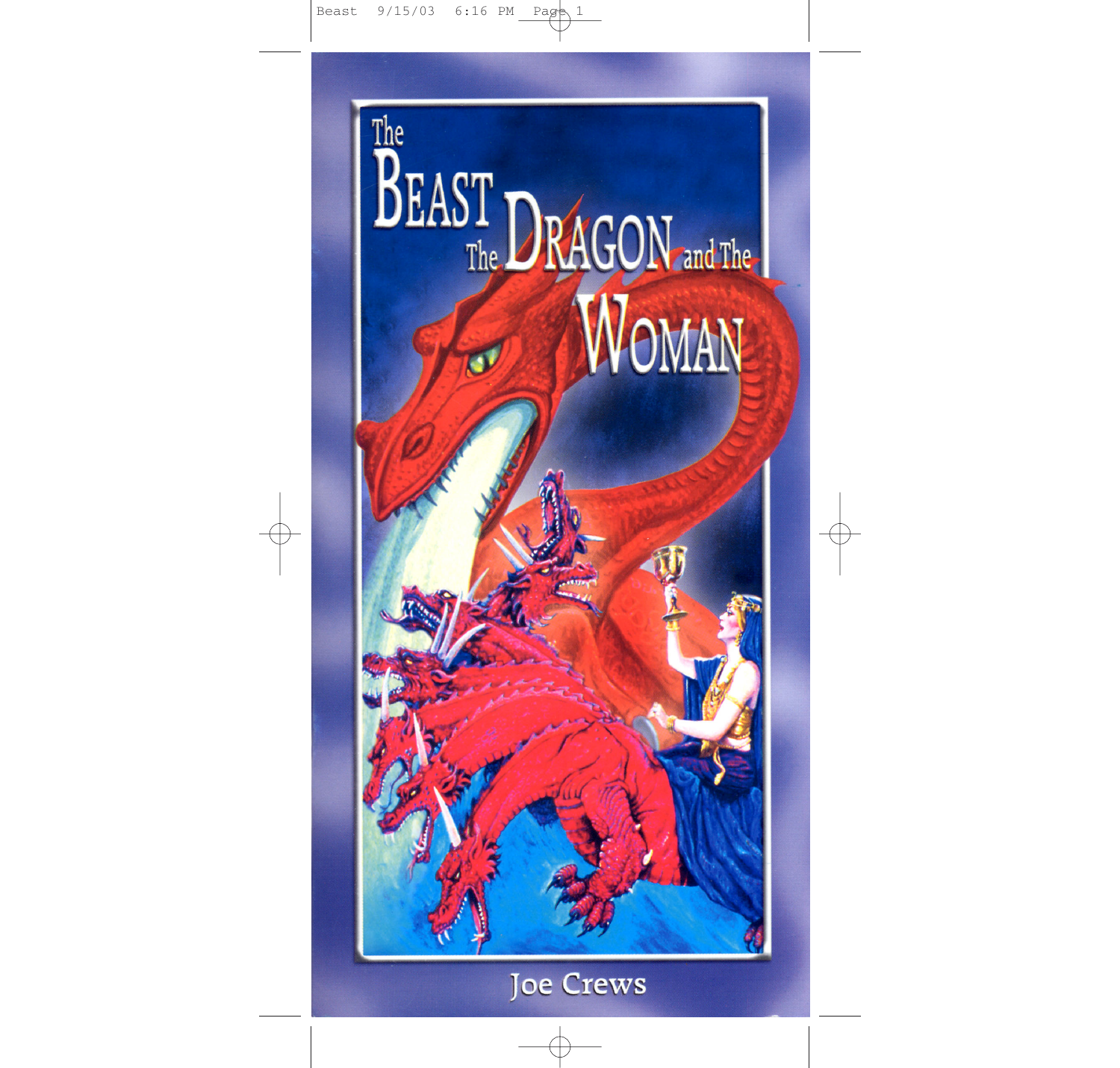# The BEAST DRAGON and The MOMANI WOMAN

Joe Crews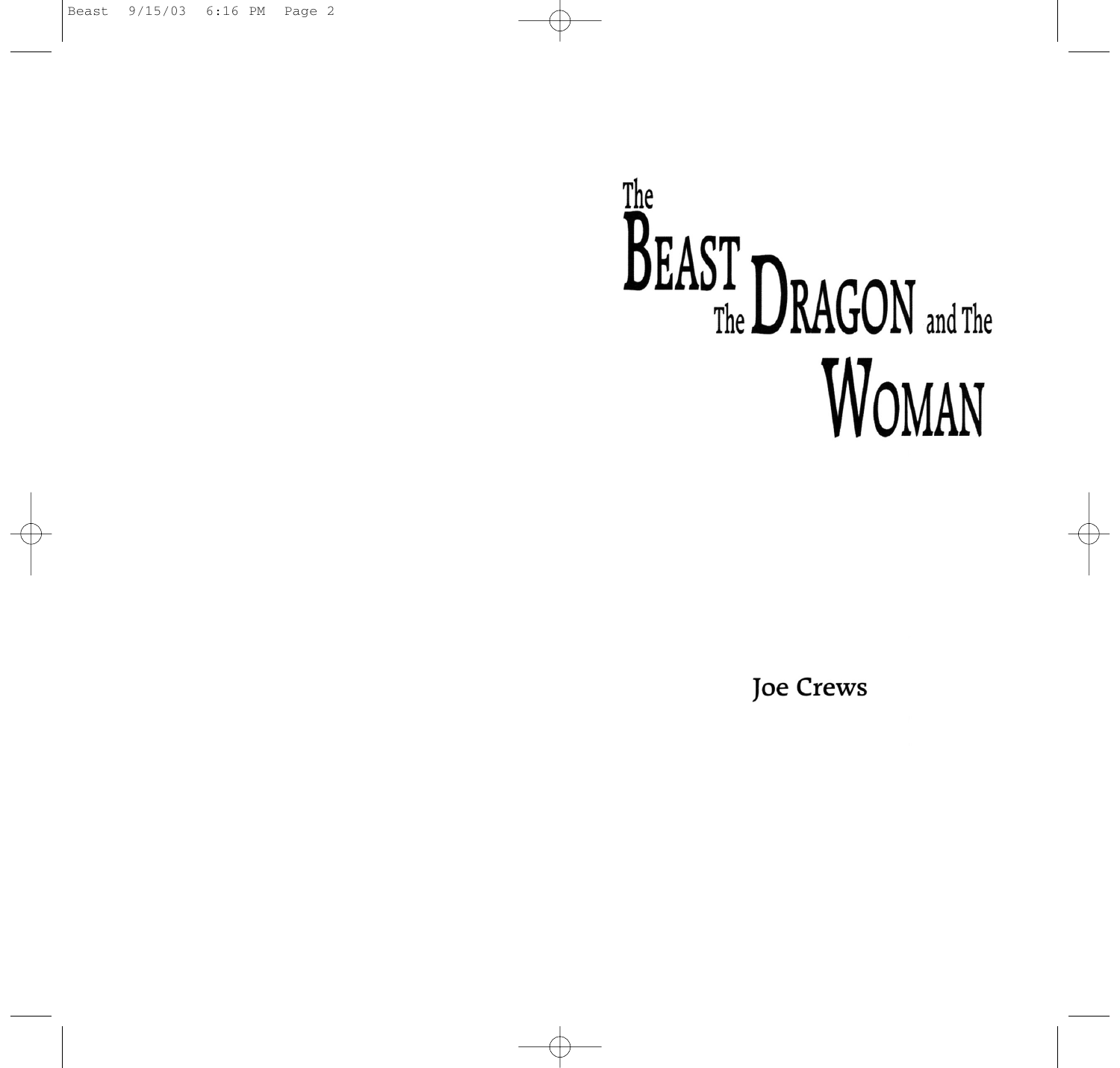# **TABLE OF CONTENTS**

| I. THE BEAST AND                            |
|---------------------------------------------|
| HIS BACKGROUND  3                           |
|                                             |
| <b>II. THE DRAGON AND</b>                   |
| <b>THE WOMAN  19</b>                        |
| <b>III. THE NUMBER AND</b>                  |
| <b>MARK OF THE BEAST  27</b>                |
| <b>IV. THE UNITED STATES</b>                |
| IN PROPHECY  42                             |
|                                             |
| Copyright $@$ 2003 by                       |
| Lu Ann Crews                                |
| All rights reserved.<br>Printed in the USA. |
|                                             |
| Published by                                |
| Amazing Facts, Inc.                         |

P. O. Box 1058 Roseville, CA 95678-8058

Cover Art by Joe Maniscalco Cover Design by Penny Hall Layout Design by Greg Solie

#### **I. THE BEAST AND HIS BACKGROUND**

#### **A Fearful Warning**

The most fearful warning of punishment found anywhere in the Bible is contained in Revelation 14:9, 10: "And the third angel followed them, saying with a loud voice, If any man worship the beast and his image, and receive his mark in his forehead, or in his hand, The same shall drink of the wine of the wrath of God, which is poured out without mixture into the cup of his indignation; and he shall be tormented with fire and brimstone in the presence of the holy angels, and in the presence of the Lamb."

This description is so alarming and so very unlike all other verses which deal with God's character that we almost recoil in horror. But it points clearly to a time when God's mercy will be withheld from those who have persistently rejected the authority of Heaven. It will be an unparalleled performance on the part of God in His relationship to the human family. For almost 6,000 years, His punishing judgments upon the most wicked men have been tempered with mercy. But now the measure of rebellion reaches a point which makes it necessary for God to intervene and to expose the terrible extent of man's treason against God's government.

Right here we are curious to know more about the sin that provokes God's strange act of fiery punishment. Notice that the final issue involves a false allegiance to the beast power, so often referred to in Bible prophecy. At last, the world shall stand divided into two great camps: those who worship the true God, and those who worship the beast of Revelation 13. But what issue leads to this massive division of the world's people? After describing the fate of the false worshipers in Revelation 14:9-11, John has this to say in the very next verse: "Here is the patience of the saints: here are they that keep the commandments of God,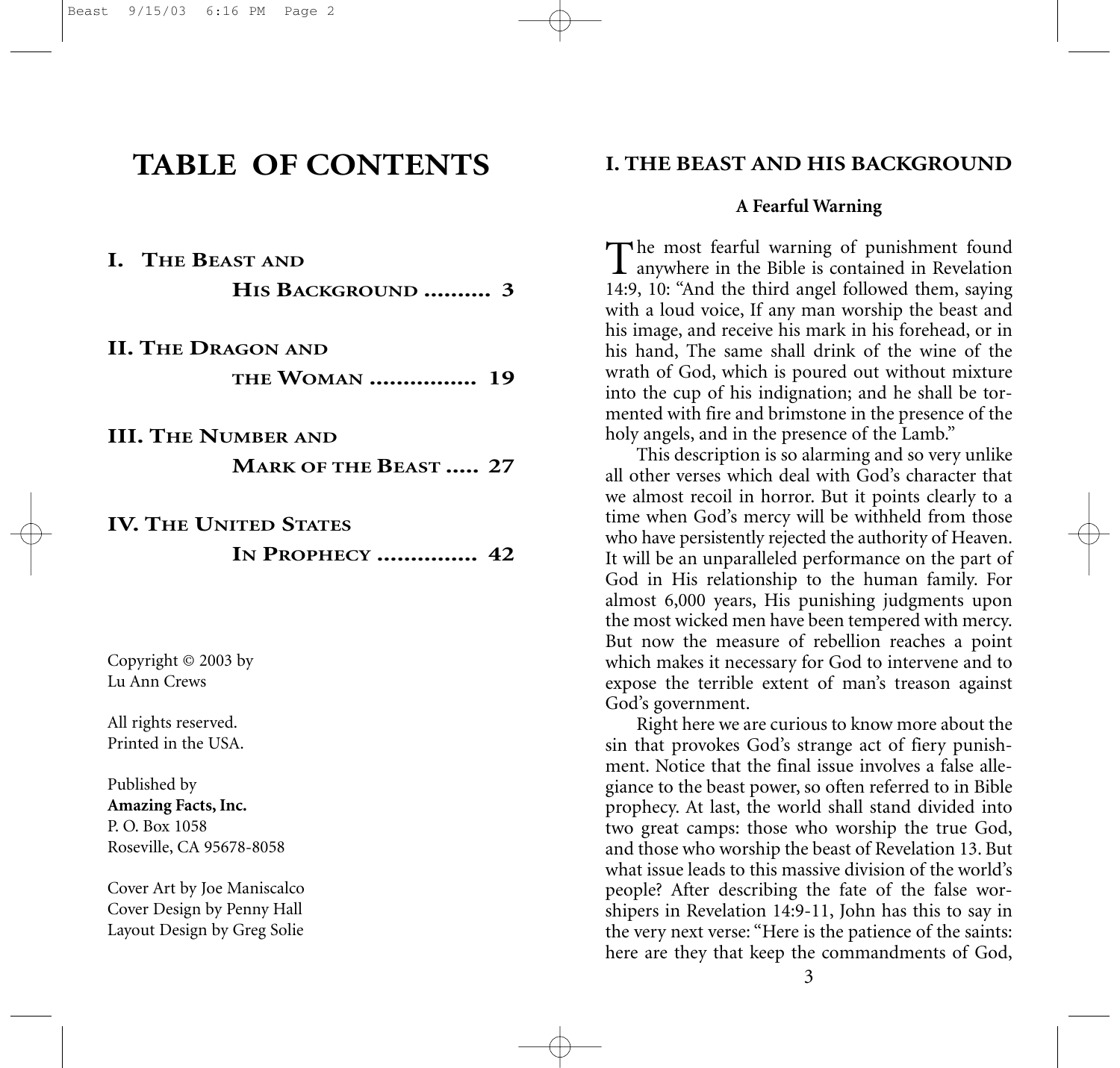and the faith of Jesus." We see here a startling contrast between those who follow the beast and those who follow the Lamb.

Please note that the issue revolves around the keeping of God's commandments. Those who do not have the mark of the beast are described as obedient to those commandments, and the rest suffer the wrath of God. This agrees perfectly with Paul's statement in Romans 6:16, "Know ye not, that to whom ye yield yourselves servants to obey, his servants ye are to whom ye obey; whether of sin unto death, or of obedience unto righteousness?"

The highest allegiance is accorded through the act of obedience. At last, the majority of earth's inhabitants will accept the authority of an antichrist counterfeit power, in disobedience to God's great ten commandment laws. Every individual will be on one side or the other. The Bible makes it very clear that life or death revolves around the final decision concerning the beast of Revelation 13.

Strangely enough, modern theologians have simply ignored the warning message of Revelation 14, relating to the mark of the beast. The interest of multitudes has been destroyed by the influence of pastors who would not take seriously the solemn words of John's prophecy. Often it is dismissed as a confused, insignificant letter, applying only to a local problem in the early church. For some reason the book called Revelation is counted a sealed book, instead of the obviously revealed truth that its name implies. But please note the promise made to those who search out the truth of this wonderful book, "Blessed is he that readeth, and they that hear the words of this prophecy, and keep those things which are written therein: for the time is at hand." Revelation 1:3.

Before delving into John's vivid account of that final clash between Christ and Satan, let us take time to examine the contestants in the conflict. When and how did it get started, and how will it end?

#### **Two Powerful Contenders**

Even though the climax in the great struggle takes place in the very end of human history when all the world is arraigned in two opposing camps, the controversy between Christ and Satan has been going on for almost 6,000 years. It started in heaven with the rebellion of Lucifer against God's rule of the universe. The story of that beautiful angel who coveted the position of God Himself is revealed through a number of Old Testament prophetic writings. Isaiah says in reference to this glorious being: "How art thou fallen from heaven, O Lucifer, son of the morning! how art thou cut down to the ground, which didst weaken the nations! For thou hast said in thine heart, I will ascend into heaven, I will exalt my throne above the stars of God: I will sit also upon the mount of the congregation, in the sides of the north: I will ascend above the heights of the clouds; I will be like the most High." Isaiah 14:12-14.

The seeds of that selfish revolt of one leading angel spread rapidly to affect the loyalty of other angels. Soon one third of the heavenly host had joined the disaffection of Lucifer, and the great controversy was under way—a controversy that was to rage for over 6,000 years, and which would finally demand the decision of every living creature in heaven and on earth.

The immediate result of the discord was war in heaven that climaxed in the complete expulsion of Lucifer from the presence of God and the loyal angels. John describes it this way: "And there was war in heaven: Michael and his angels fought against the dragon; and the dragon fought and his angels, And prevailed not; neither was their place found any more in heaven. And the great dragon was cast out, that old serpent, called the Devil, and Satan, which deceiveth the whole world: he was cast out into the earth, and his angels were cast out with him." Revelation 12:7-9.

No more was the fallen angel to be known as Lucifer, signifying "star of the morning," but Satan,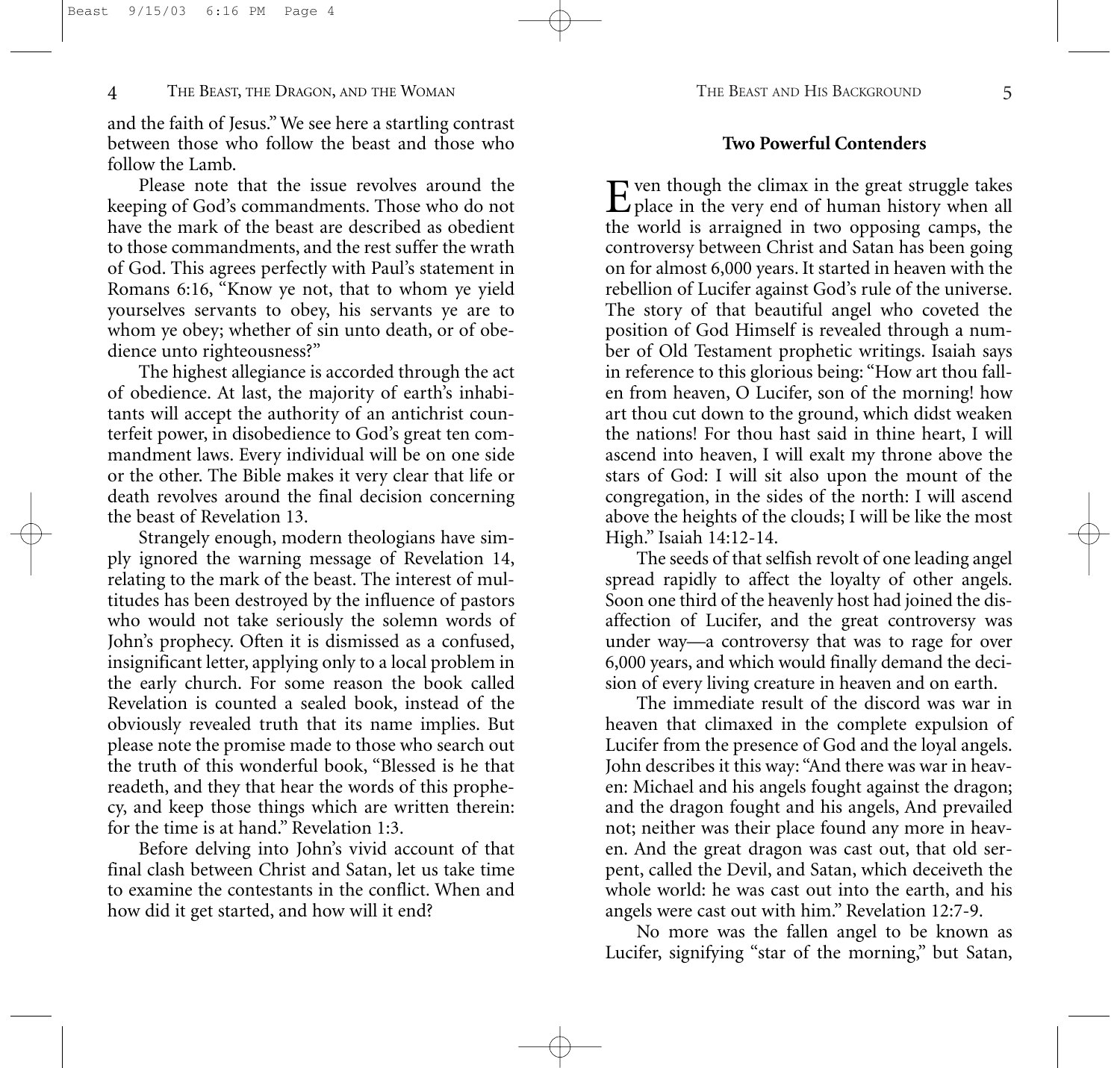which means "adversary." The conflict had now been transferred from heaven down to this earth. Here it will continue until it reaches a desperate climax in the division of earth's multitudes for or against the commandments of God. Just as the rebellion began by disloyalty to the authority of God, so it will end by a defiance of His authority as vested in the law of His government.

Satan has been here with his evil angels from the time he was banished from the regions of light. With devilish cunning, he has experimented with successive forms of warfare against God and His plan for this world. Through various insidious approaches, he has continued his efforts to overthrow the authority of God. The purpose of this booklet is to expose the massive assaults that have been made, and are being made, by Satan against the foundations of truth.

Every generation has witnessed a new manifestation of that evil power in its untiring warfare with Heaven's program to save the world. The final form of the enemy opposition will be that of the beast of Revelation 13. That counterfeit power will be set up in deadly conflict with the commandments of God. The whole world will be called to take sides. The confederation of evil will consolidate for a desperate last-ditch struggle to engage the loyalty of earth's inhabitants. The issues will be clearly revealed, and no one can remain neutral. Obedience to God or to Satan, as manifested through the beast power, will be the only alternatives open to man.

#### **A Life or Death Issue**

Now, with this little background of the con-tenders, let us look closer at the biblical setting for the last decisive engagement in the great controversy. Please note that the beast of Revelation 13 symbolizes a gigantic antichrist power that attempts to displace God entirely. Here is the description of that power in the language of Revelation 13:17: "And I stood upon the sand of the sea, and saw a beast rise up out of the sea, having seven heads and ten horns, and upon his horns ten crowns, and upon his heads the name of blasphemy. And the beast which I saw was like unto a leopard, and his feet were as the feet of a bear, and his mouth as the mouth of a lion: and the dragon gave him his power, and his seat, and great authority. And I saw one of his heads as it were wounded to death; and his deadly wound was healed: and all the world wondered after the beast. And they worshipped the dragon that gave power unto the beast: and they worshipped the beast, saying, Who is like unto the beast? Who is able to make war with him? And there was given unto him a mouth speaking great things and blasphemies; and power was given unto him to continue forty and two months. And he opened his mouth in blasphemy against God, to blaspheme his name, and his tabernacle, and them that dwell in heaven. And it was given unto him to make war with the saints, and to overcome them: and power was given him over all kindreds, and tongues, and nations."

We cannot fail to see here an unprecedented scale of opposition to God and those who follow Him. Later in this same chapter, we read that this beast power will exercise so much influence over the earth, that it causes men to receive a mark in their foreheads or hands (Revelation 13:16). Finally, those who have the mark will suffer the terrible wrath of God as described in Revelation 14:9, 10. The wrath of God is further defined in Revelation 15:1 in these words, "Seven angels having the seven last plagues; for in them is filled up the wrath of God."

The awful nature of those plagues and the extreme sufferings they visit upon those who receive the mark of the beast are fully revealed in the sixteenth chapter of Revelation. We will not dwell on them at this point in detail, but let us remind ourselves again that this issue will involve eternal life or death for all. How earnestly should we seek to understand who the beast represents and how we might avoid that mark! There must be no guesswork or speculation on this vital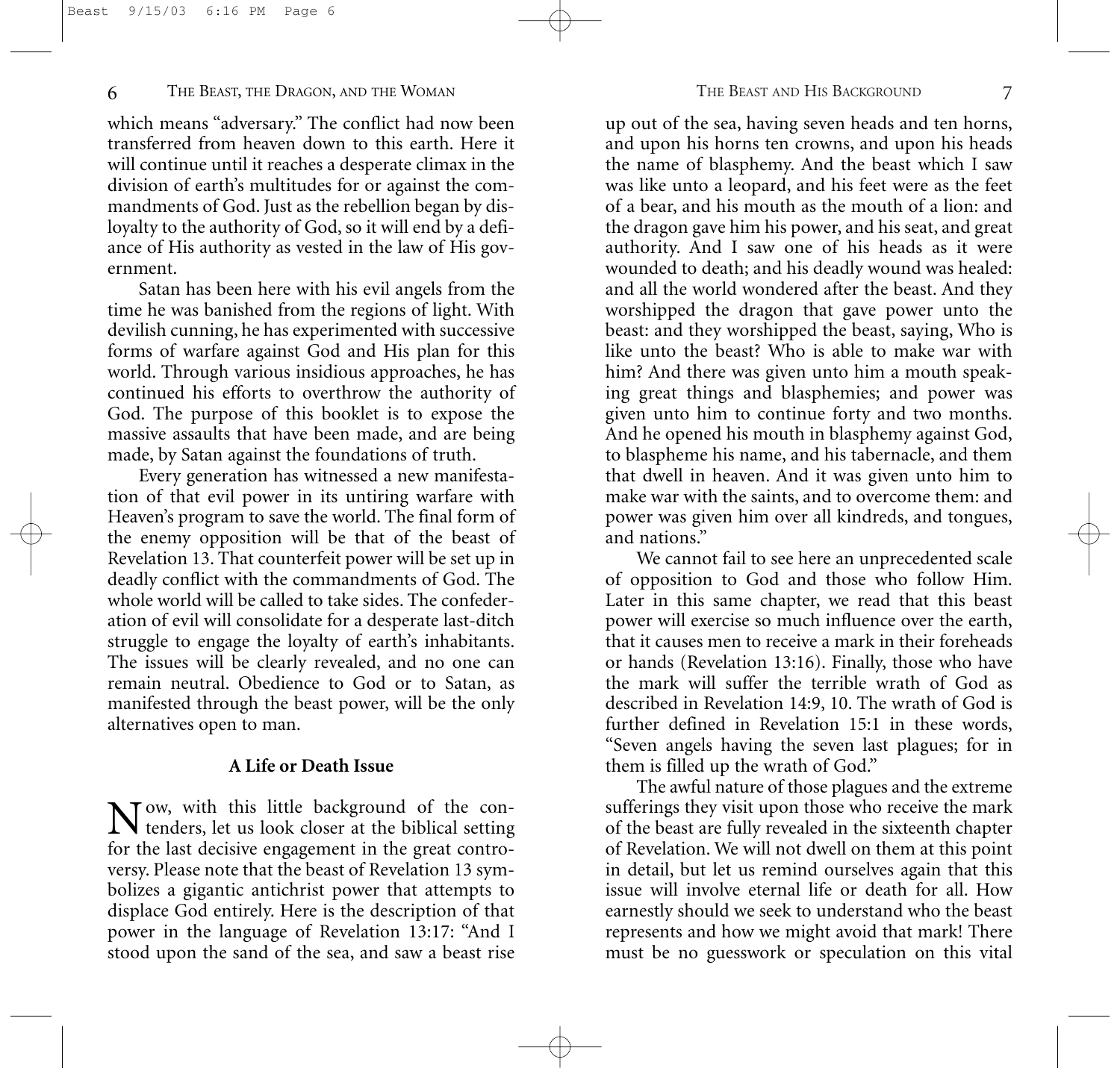subject. We must know exactly where the danger lies and how to avoid it.

The average Christian has scarcely even heard about the urgency of this subject. He has not the faintest idea about the beast or his mark, even though his destiny hinges upon the issue. Multitudes of preachers comfort the people in their ignorance of this point. They say, "Don't worry about the beast. It is too complicated to understand. As long as you love the Lord, you will be all right. You can't really know who the beast is." Listen, will God warn us about the fearful danger of this beast—a danger so deadly that it will mean life or death—and then tell us it is impossible to know what it is? Would He say to us, "You will be cast into the fire if you have the mark, but I'm not going to tell you what it is—it's just too bad if you have it"? No, that is not like God. He warns us of a danger that can be avoided. We can know that we are safe from the beast only if we know who the beast is. We can know we are free from the mark only if we know what the mark is.

#### **A Symbolic Animal**

Is it possible to understand the mark of the beast?<br>Without fail, we can know and must know. But first Without fail, we can know and must know. But first we must understand the identity of the prophetic beast itself. Let us establish that this strange, composite animal is not to be taken literally. No one ever saw a creature with the body of a leopard, the mouth of a lion, and the feet of a bear. The prophetic books of the Bible usually deal in types and symbols. This beast represents something. But what does it symbolize? There must be no guessing here. The Bible does not leave any room for doubt. It serves as its own divine commentary and provides the key for understanding the prophecies.

Everything in the Bible description of the beast is symbolic. Consider the water, for example, out of which the animal arises. What does it represent? Read the answer in Revelation 17:15, "And he saith unto

me, The waters which thou sawest … are peoples, and multitudes, and nations, and tongues." There can be no quibbling over this point. God clearly explained the meaning of water in prophecy. Once the symbol is interpreted in any prophecy, the rule will apply in every other prophecy. Water will always symbolize people in biblical prophetic imagery.

Now, what about the other parts of the strange, apocalyptic beast? What do they represent? In order to understand the beast we must go back to the Old Testament book of Daniel and compare Scripture with Scripture. The books of Daniel and Revelation explain each other. They fit together like a hand and glove. Please notice that Daniel had a vision very similar to that of John. It is described in Daniel 7:2, 3: "Daniel spake and said, I saw in my vision by night, and, behold, the four winds of the heaven strove upon the great sea. And four great beasts came up from the sea, diverse one from another." He saw the prophetic water just as John did, but Daniel saw four beasts arising instead of only one.

We have already found out that water symbolizes peoples or multitudes, but what do the animals represent? The answer is found in verse 17, "These great beasts, which are four, are four kings, which shall arise out of the earth." There it is. So plainly worded that no one can question or doubt! God says that animals in prophecy represent nations. Just as we have the American eagle and the Russian bear in our modem political vocabulary, God used animals long, long ago to represent countries also. Then, to be more explicit, God added this in verse 23, "The fourth beast shall be the fourth kingdom upon earth." If the fourth animal represented the fourth empire of history, then the first three would have to represent the first three empires.

This explanation becomes more simple and clear when we remember that there have only been four world empires in the earth since the days of Daniel. These kingdoms are referred to often in Bible prophecy and are called by name in some related prophecies of Daniel. Refer to Daniel 8:20, 21 and Daniel 11:2 for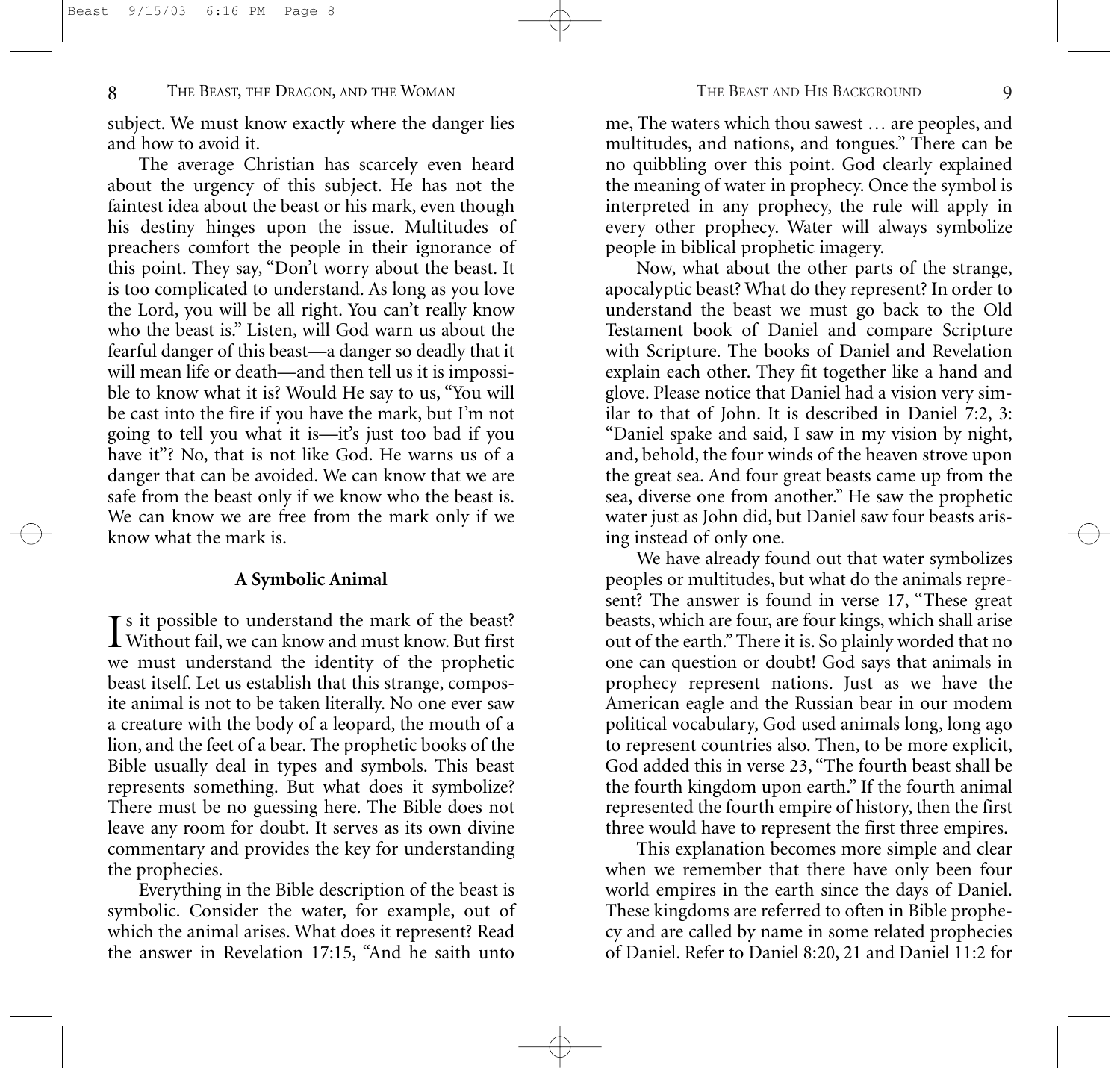examples of this. In the second chapter of Daniel the same four world kingdoms are symbolized by four metals in the great statue of Nebuchadnezzar's dream. Those four empires are Babylon, Medo-Persia, Greece and Rome.

### **Four Empires of History**

W ill you take a closer look at these animals, one<br>by one, as they arose in the prophet's vision? The first was "like a lion and had eagle's wings." Daniel 7:4. Here we have represented that grand empire of Babylon, so well symbolized by the king of beasts. It was one of the wealthiest, strongest nations ever to exist on the earth. Notice that this animal has wings. Wings are used in prophetic terminology to symbolize speed. And sure enough, Babylon arose very quickly to take its place as a ruler of the entire world.

From 606 B.C. until 538 B.C. Babylon continued to exercise her extensive authority. But a change was to take place. Daniel saw the second beast, "like unto a bear, and it raised up itself on one side, and it had three ribs in the mouth of it between the teeth of it." Daniel 7:5. After Babylon came the kingdom of Medo-Persia in 538 B.C., the second world empire.

The bear is raised up on one side to represent the fact that Persia was stronger than the Medes. Those two powers were allied together in their domination of the earth. The three ribs probably symbolize the three provinces of that kingdom—Babylon, Lydia, and Egypt.

Then in 331 B.C. Medo-Persia went down, and the third world empire arose. According to the prophecy, "dominion was given to it." Verse 6. It was "like a leopard, which had upon the back of it four wings of a fowl; the beast had also four heads." Verse 6. Any schoolboy who has studied his lessons carefully in ancient history will know that Greece arose as the next world ruler. Alexander the Great came marching from the west, laying the world at his feet in a very short time.

The four wings of the leopard denote the exceeding speed with which Alexander subdued the nations. Within eight years, he had completely subjugated the world and sat down to weep because there were no more worlds to conquer. But he could not conquer himself; he died as a young man of thirty-three at the height of his power. At his death the kingdom was divided among his four leading generals: Cassander, Lysimachus, Seleucus, and Ptolemy. The four heads of the beast represent those divisions of his empire. This brings us to the year 168 B.C. and the downfall of the Grecian empire in that very year. So far, every detail of the prophecy has been fulfilled exactly.

#### **The Terrible Fourth Beast**

Now let us notice the rise of the fourth beast, which is "the fourth kingdom upon earth." Verse 23. Although Daniel had seen living wild beasts like those portrayed in the first three prophetic symbols, he had never seen anything resembling the fourth terrible beast. This is the way the Bible describes it: "After this I saw in the night visions, and behold a fourth beast, dreadful and terrible, and strong exceedingly; and it had great iron teeth: it devoured and brake in pieces, and stamped the residue with the feet of it … and it had ten horns." Verse 7.

As we have already learned, this symbolizes the fourth world empire, which was the iron monarchy of Rome. The extension of its cruel domination of the earth has been well documented in the pages of ancient history. But this powerful nation was also to be divided, as verse twenty-four indicates, "And the ten horns out of this kingdom are ten kings that shall arise." Please notice that this is God's interpretation of the ten horns on this animal. Rome would be divided into ten distinct areas.

By following the course of history we discover that the exact fulfillment did come in the year 476 A.D. Fierce tribes came sweeping down from the north country, and overwhelmed the territory of Western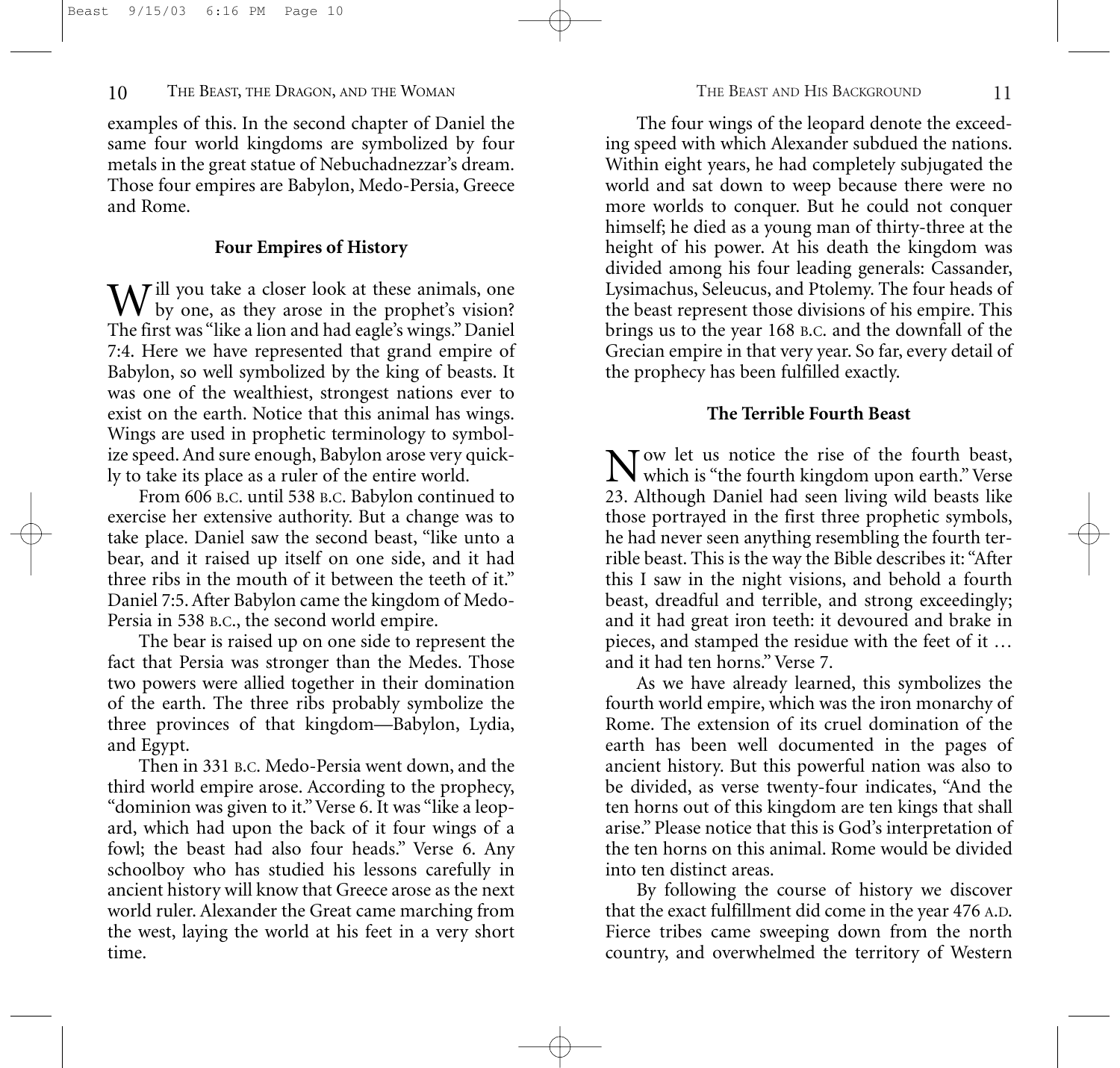Europe, dividing it finally into ten parts. Those parts, of course, correspond to the ten toes of the great image of Daniel 2.

All students of history are well acquainted with the names of those tribal conquerors of Western Europe in 476 A.D. They were the Anglo-Saxons, Alemanni, Heruli, Vandals, Ostrogoths, Visigoths, Suevi, Lombards, Burgundians and Franks. Seven of those tribes are still in existence to this very day, having grown into modem nations. They survive on the map of Europe as significant twentieth century powers. Three of them disappeared from the stage of history, as we shall learn in just a moment.

#### **The Little Horn**

Now we are prepared to read the next verse of the<br>prophecy and find out the meaning of the little horn in the vision of Daniel. "I considered the horns, and, behold, there came up among them another little horn, before whom there were three of the first horns plucked up by the roots: and, behold, in this horn were eyes like the eyes of man, and a mouth speaking great things." Verse 8. Here we must be very, very careful, indeed. We must not make the mistake of falsely identifying the little horn power, because it will prove to be the great antichrist power of history.

In order to avoid all mistakes of identity, it would be well first to consider the nine characteristic marks described in the prophecy itself. These marks of identity will enable us to be absolutely sure of the interpretation. We dare not guess or speculate concerning the historical identity of this "little horn" of prophecy.

*First* of all, the little horn came up among the ten. This places it geographically in Western Europe. *Second,* it came up after the ten arose, because it came up "among them." Since the ten arose in 476 A.D., the little horn would have to begin its reign some time after that date. *Third*, it would uproot three of the ten

tribes as it came to power. The eighth verse says that before the little horn, "there were three of the first horns plucked up by the roots."

*Fourth,* the little horn would have "eyes like the eyes of man, and a mouth speaking great things." Verse 8. This indicates that a human being would be at the head of the power represented by the little horn. *Fifth,* "he shall be diverse from the first (horns)." Verse 24. This means that the little horn would be a different kind of power from those purely political kingdoms that preceded it. The *sixth* characteristic is revealed in the first part of verse twenty-five, "And he shall speak great words against the most High." Another verse says, "speaking great things and blasphemies." Revelation 13:5.

At this point, let's define from the Bible the meaning of blasphemy. In John 10:3033, Jesus was about to be stoned for claiming to be *one with the Father.* The Jews who were going to kill Him said, "For a good work we stone thee not; but for blasphemy; and because that thou, being a man, makest thyself God." According to this text, it is blasphemy for a man to be accorded the place of God.

Now let us read another definition of blasphemy. Jesus had forgiven a man his sins, and the scribes said, "Why doth this man thus speak blasphemies? Who can forgive sins but God only?" Mark 2:7. Clearly, Jesus was not a blasphemer, because He was God and He was able to forgive sin. But for a man to make such claims would constitute blasphemy, according to the Bible's own definition.

Now we come to the *seventh* point of identity, found also in verse twenty-five, "and shall wear out the saints of the most High." This tells us that the little horn is a persecuting power. It will make war with God's people and cause them to be put to death. The *eighth* mark is also given in verse twenty-five, "and think to change times and laws." Apparently, in its bitter opposition to the God of Heaven, in speaking great words against Him, this power also seeks to change the great law of God. This move of the little horn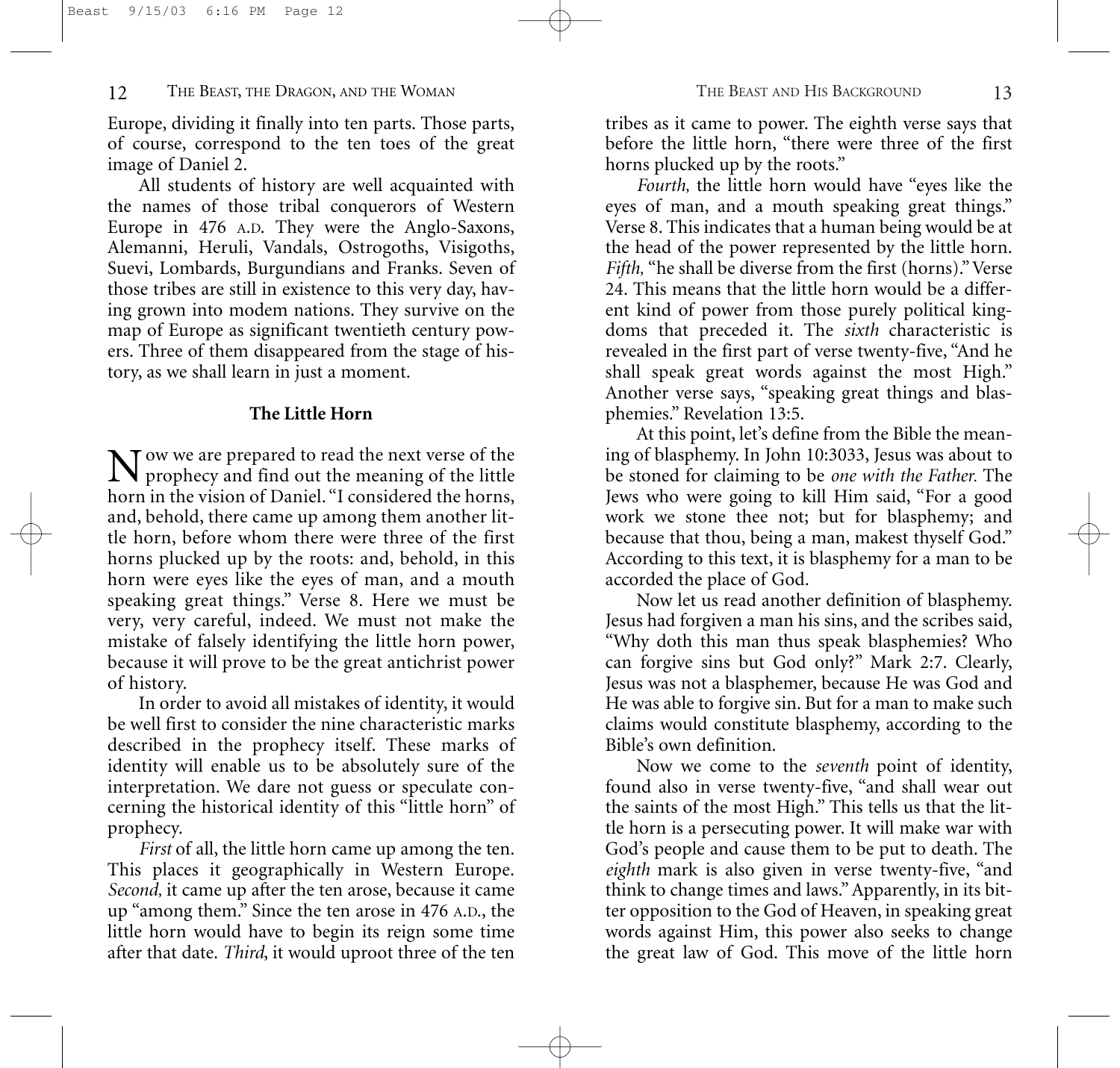could only be an *attempt* to make a change. Obviously, man can never alter the moral law of God.

#### **A Rule of 1,260 Years**

The *ninth*, and final identifying mark, in verse<br>twenty-five, tells us exactly how long this little horn would exercise authority in the earth, "and they shall be given into his hand until a time and times and the dividing of time." Here we are faced with a strange expression. It is actually a prophetic term that the Bible itself explains. In Revelation 12:14, we read these words concerning the same time period, "And to the woman were given two wings of a great eagle, that she might fly into the wilderness, into her place, where she is nourished for a time, and times, and half a time, from the face of the serpent." Now read verse six, which describes the same event. Instead of saying, "a time, times, and half a time," it says, "a thousand two hundred and threescore days." Thus we see that the two periods of time are exactly the same. By comparing these Scriptures, we understand that a time is a year in Bible prophecy, times is two years, and half a time is half a year. This gives us a total of 3 1/2 times, or 3 1/2 years, because 3 1/2 years is exactly equal to 1,260 days. We are using, of course, the Bible year of 360 days.

We are now ready to apply another great principle in the interpretation of prophecy. Please notice that always in measuring prophetic time, God uses a day to represent a year. In Ezekiel 4:6 we read the actual rule, "I have appointed thee each day for a year." Further support of this is found in Numbers 14:34. This method of reckoning time must always be applied in the study of Bible prophecy. This means, then, that the little horn power would rule for 1,260 *years,* instead of merely 1,260 *days*.

#### **An Exact Fulfillment**

We have before us now a list of nine specific char-<br>acteristics, which have been lifted out of the seventh chapter of Daniel in description of the littlehorn power. There is only one power in all history that meets the description given here. In other words, God closes every other option, and forces us to the only possible conclusion: the Catholic Church alone fulfills all the points of identity established in Daniel 7.

Let us take a quick look and notice how clearly this is done. *First* of all, the papacy did arise in western Europe, at the very heart of the territory of the pagan Roman Empire—in Rome itself. *Second,* it did come up after 476 A.D. It was in the year 538 A.D. that a decree of Emperor Justinian went into effect that assigned absolute preeminence to the Church of Rome. These are facts of history that can be verified by any authoritative historical source.

*Third*, when the papacy arose, it was opposed by three of the tribes that had taken over at the collapse of the Roman Empire. The Vandals, Ostrogoths and Heruli were Arian powers that strongly opposed the rise of the Catholic Church. The armies of Rome marched in to uproot and completely destroy these three tribes. The last of the three was destroyed in the very year 538 A.D., when Justinian's decree went into effect.

*Fourth,* the Catholic Church did have a man at the head of its system. *Fifth,* the papacy was a diverse kind of power from the other political kingdoms before it. It was a religio-political system quite unlike anything that had been seen in the world before that time.

Now we take a look at the *sixth* characteristic—the speaking of great words and blasphemy against the Most High. Does the papacy meet this description? We need only to be reminded that the Catholic Church has ever attributed to itself the power to forgive sins. As to the great words, let me quote from an article by F. Lucii Ferraris, contained in the book *Prompta Bibliotheca*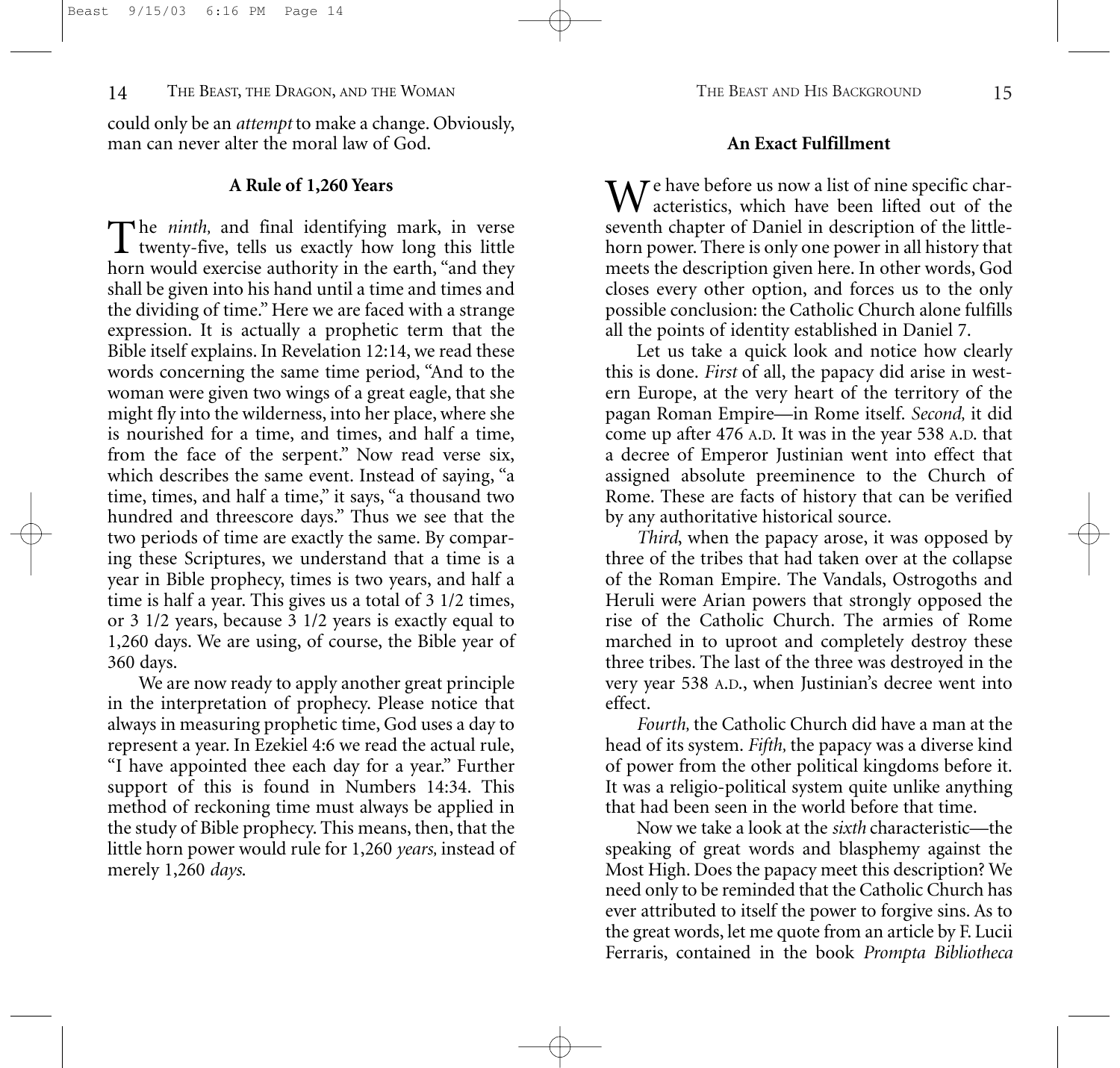*Canonica Juridica Moralis Theologica.* This book was printed at Rome and is sanctioned by the Catholic encyclopedia. Listen to these claims: "The Pope is of so great dignity, and so exalted, that he is not a mere man, but as it were God and the Vicar of God. The Pope is, as it were, God on earth, chief king of kings, having plenitude of power." Volume VI, pp. 2529. These are only a few of the words that the Bible defines as blasphemy. Thus, the papacy meets the marks of identity as the little horn power.

Coming now to the *seventh* point of identity, we find that history supports the prophecy concerning papal persecution. Everyone who has any knowledge of the Middle Ages is acquainted with the fact that millions of people were tortured and killed by the Catholic inquisitions. From a book written by a Catholic cardinal, which also bears the sanction of the Church, we read, "The Catholic Church *…* has a horror of blood. Nevertheless when confronted by heresy … she has recourse to force, to corporal punishment, to torture. She creates tribunals like the Inquisition. She calls the laws of the state to her aid. *…* Especially did she act thus in the 16th Century with regard to Protestants. *…* In France, under Francis I and Henry II, in England under Mary Tudor, she tortured the heretics." *The Catholic Church, The Renaissance and Protestantism,* pp. 182-184.

We could multiply statements like this from historians, both Catholic and Protestant, that describe the horrible tortures of the papal authorities upon Protestants. Thus we can see the complete fulfillment of this description of the little horn.

The *eighth* mark, as given in verse twenty-five, concerns the attempt to change God's laws. Does this apply to the papacy? Please note this: the Catholic Church has removed the second commandment from her doctrinal books and catechism, because it condemns the worship of images. The tenth commandment is then divided so that they still have ten commandments. But two are against coveting, and there is none against idolatry. In this way, the papacy has

thought to change the law, but unsuccessfully. God's law cannot be changed.

Finally, we come to the *ninth* identifying mark, which tells us exactly how long this papal power would exercise its authority in the earth. We discovered that it would be for a period of 1,260 years. Is this according to the record of history? Remember, that we have noted how the papacy began its reign, by order of Justinian, in 538 A.D. By counting down 1,260 years from this date we are brought to the year 1798. In that very year the French general, Berthier, marched his armies into Rome and pulled the Pope off his throne. He was carried away into exile, and all the properties of the Church were confiscated.

The French Directory government decreed that there would never be another Bishop of Rome. As far as the world was concerned, and by all outward appearance, the Catholic Church was dead. After exactly 1,260 years, in fulfillment of the prophecy, she lost her control of the world. Thus, the final point is clearly fulfilled in the papacy, and in it only.

#### **The Beast and Little Horn Identical**

Vou may be wondering what all of this has to do **I** with the beast of Revelation 13. We are now ready to identify that strange, composite animal described in the book of Revelation. Let us read the description of that beast once more, which has the body of a leopard, the feet of a bear, and the mouth of a lion. "And there was given unto him a mouth speaking great things and blasphemies." Verse 5. Notice, please, that this beast is doing exactly the same thing as the little horn of Daniel. Verse five continues, "And power was given unto him to continue forty and two months." How long is forty-two months? Exactly 1,260 prophetic days or years—the same as the 3 1/2 times of Daniel's prophecy.

Concerning the beast, we read further, "And it was given unto him to make war with the saints, and to overcome them." Verse 7. This beast is also a persecut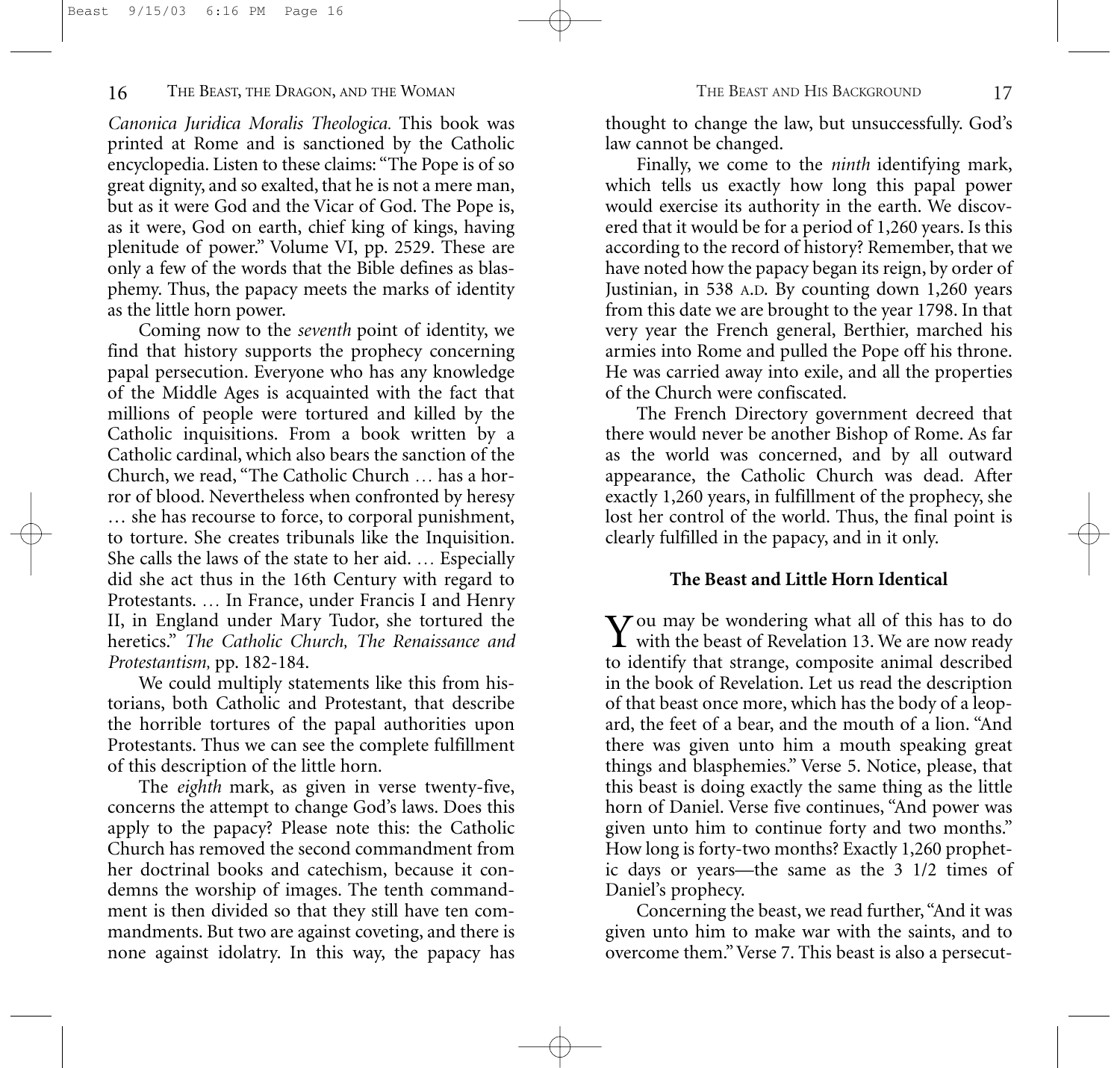ing power. In other words, the beast of Revelation 13 is the very same power as the little horn. Both are symbolic of the papacy. This is God's graphic illustration of the papal power, as it came up to exercise arbitrary authority over the earth for 1,260 years.

Further similarity is found by reading Revelation 13:3, "And I saw one of his heads as it were wounded to death; and his deadly wound was healed: and all the world wondered after the beast." As we have already established, the deadly wound was given in the year 1798 A.D., when the French armies carried the Pope away into exile. But that wound was to be healed, and finally the whole world would give its allegiance to the papacy again. That prophecy has been fulfilled very, very vividly before our eyes.

It was in the year 1929 that Mussolini executed the Concordat of 1929 with the Pope, restoring the properties that had been taken away from the Church. At that time, the Pope was actually made king once more, and the Vatican City was set up as a political sovereign power. From that day to this, the strength of the papacy has been advancing with tremendous strides.

At this present time most of the countries of the world have political representatives at Vatican City. The incredible influence of the papacy in world affairs is attested to by the headlines in today's newspaper. Almost every utterance of the pope is published to the ends of the earth, and millions and millions of people look to the papal power as the greatest influence in politics today. Yes, the wound has certainly been healed, and the world continues to follow after the beast.

# **II. THE DRAGON AND THE WOMAN**

A t this point, we are prepared to ask another ques-<br>tion concerning this appropriation of power on the part of the beast. Where did she receive the authority to rule over the world for 1,260 years and to persecute so many millions of people for their faith? The answer is found in Revelation 13:2, "And the dragon gave him his power, and his seat, and great authority." Notice that the power comes from the dragon. But who is the dragon? Revelation 12:7-9: "And there was war in heaven: Michael and his angels fought against the dragon; and the dragon fought and his angels, And prevailed not; neither was their place found any more in heaven. And the great dragon was cast out, that old serpent, called the Devil, and Satan, which deceiveth the whole world: he was cast out into the earth, and his angels were cast out with him."

The dragon, of course, is Satan himself. But when did Satan deceive the whole world? When he was cast out of heaven, there were only two people on the earth, and they represented the entire world. By deceiving Adam and Eve in the Garden of Eden, Satan led all the world astray and came into temporary possession of the earth. The great controversy between good and evil, which had started in heaven, was now transferred to this planet.

#### **A Prediction of Enmity**

After the fall of man, God pronounced a curse upon each participant in that original transgression. In Genesis 3:15, we read of the curse that was placed upon the devil or the dragon. "And I will put enmity between thee and the woman, and between thy seed and her seed; it shall bruise thy head, and thou shalt bruise his heel." Here is a prophecy of the age long struggle that would exist between the dragon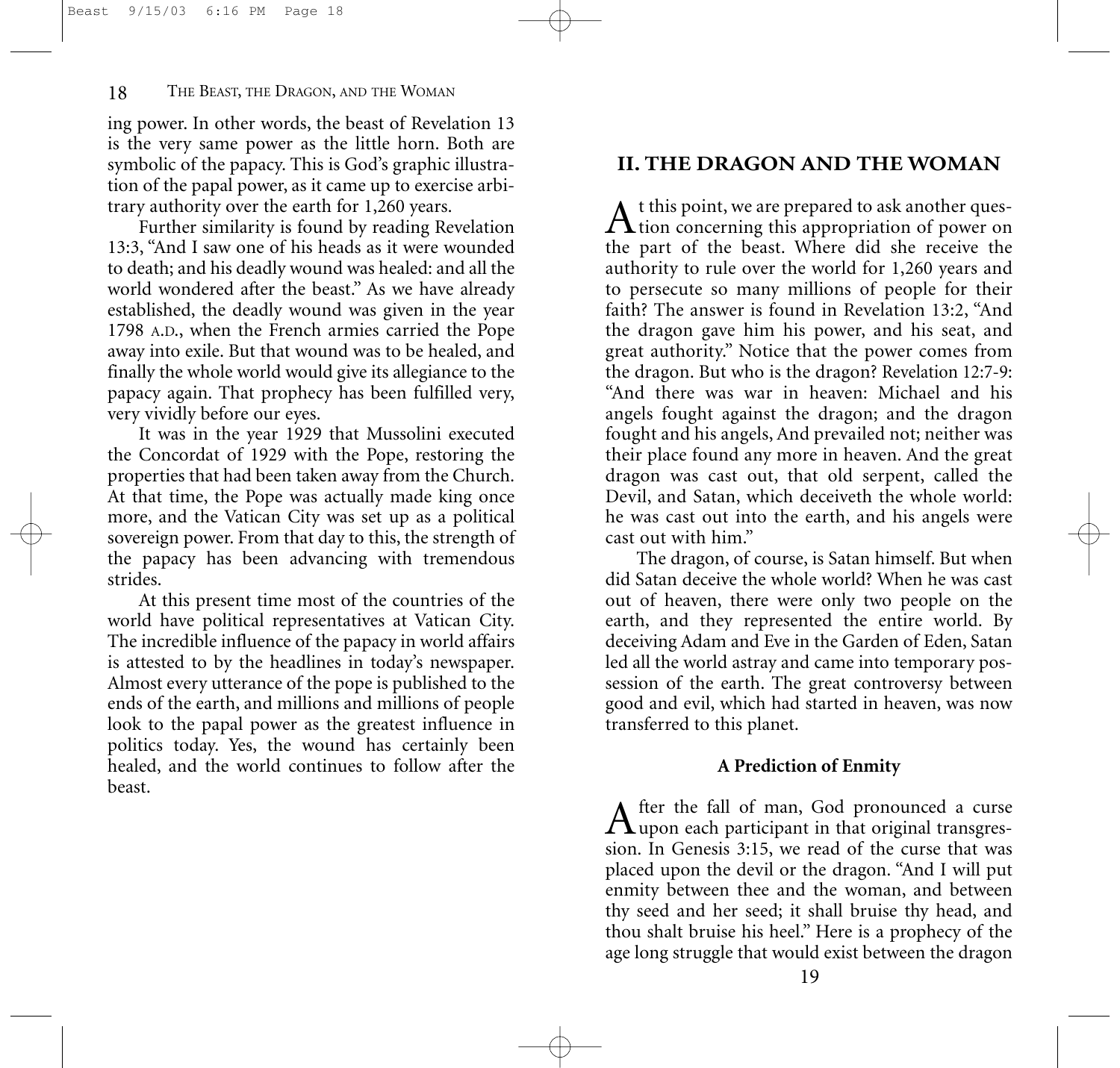and the woman, and between the seed of the dragon and the seed of the woman.

But whom is the woman referred to in this prophecy? A woman, in Bible prophecy, always represents the church. In Jeremiah 6:2 we read, "I have likened the daughter of Zion to a comely and delicate woman." Who is Zion? Isaiah 51:16, "And say unto Zion, Thou art my people." So the great controversy has been going on ever since Eden. There have been two sides from then until now. The dragon and his followers are arraigned against God and His followers. Truth versus error, and Satan versus the church.

#### **Two Sides**

Satan and God have been contending for the con-<br>trol of every living human being. Even in the children of Adam the two sides were represented. Cain was on the dragon's side and wanted to substitute his own way instead of the way God had commanded him. Abel belonged to God's side and was so righteous that Cain finally killed him. Do you remember how God told each one of them to bring a lamb, but Cain substituted fruit or vegetables for that which God had commanded as a sacrifice? This, you will discover, will always be the mark of the dragon. He tries to substitute, or make a counterfeit, for the exact truth of God.

Through the descendants of Cain the earth was so corrupted that God finally had to destroy it with the flood. But after the deluge the two sides appeared once again. The dragon's followers concentrated in Babel and tried to defy God by building a great tower that was to reach up to heaven. The plan failed, of course, and that site of the tower of Babel later became Babylon, which in 606 B.C. began to rule as the first world empire.

During those early years of confusion, God called Abraham out of Babylon and sent him over into Canaan. Abraham had grown up right there in Mesopotamia, near the place where the great tower of Babel was attempted, and where the empire of

Babylon developed. God's plan has always involved a call of separation from the confusion of falsehood.

#### **The Dragon and Sun Worship**

B riefly, let us study the history of the dragon's side.<br>The city of Babylon was the first capital of the dragon on this earth. A pagan system of religion developed there in the form of sun worship. It was a blasphemous idolatry, filled with immoralities, licentious ceremonies and degrading rites. But soon the dragon's followers quarreled among themselves, and Medo-Persia came into power. But it was still the dragon's headquarters. Baal worship continued to predominate as it did in the previous kingdom. Then Greece took over, and she also subscribed to the same pagan sun worship. Finally, Rome began to rule the world. But there was no change in the religion. Mithraism, or sun worship, was the universal religion of the pagan Roman Empire. From Babylon to Rome, the dragon held control through heathen sun worship.

But during the Roman rule, a great thing happened! It was time for the seed of the woman to appear. Remember, the prophecy spoke of enmity between the seed of the woman and the seed of the dragon. The seed of the woman appeared in the days of the Roman Empire. Let's read about it in Revelation 12:1, "And there appeared a great wonder in heaven; a woman clothed with the sun, and the moon under her feet, and upon her head a crown of twelve stars." Do not forget that a woman in prophecy represents a church. A pure woman stands for the true church, but a fallen woman symbolizes a false religious system.

#### **The Seed of the Woman**

This woman in white, described in Revelation twelve, represents the true church, the apostolic church, with its pure doctrines. The twelve stars on her head are the twelve apostles. "And she being with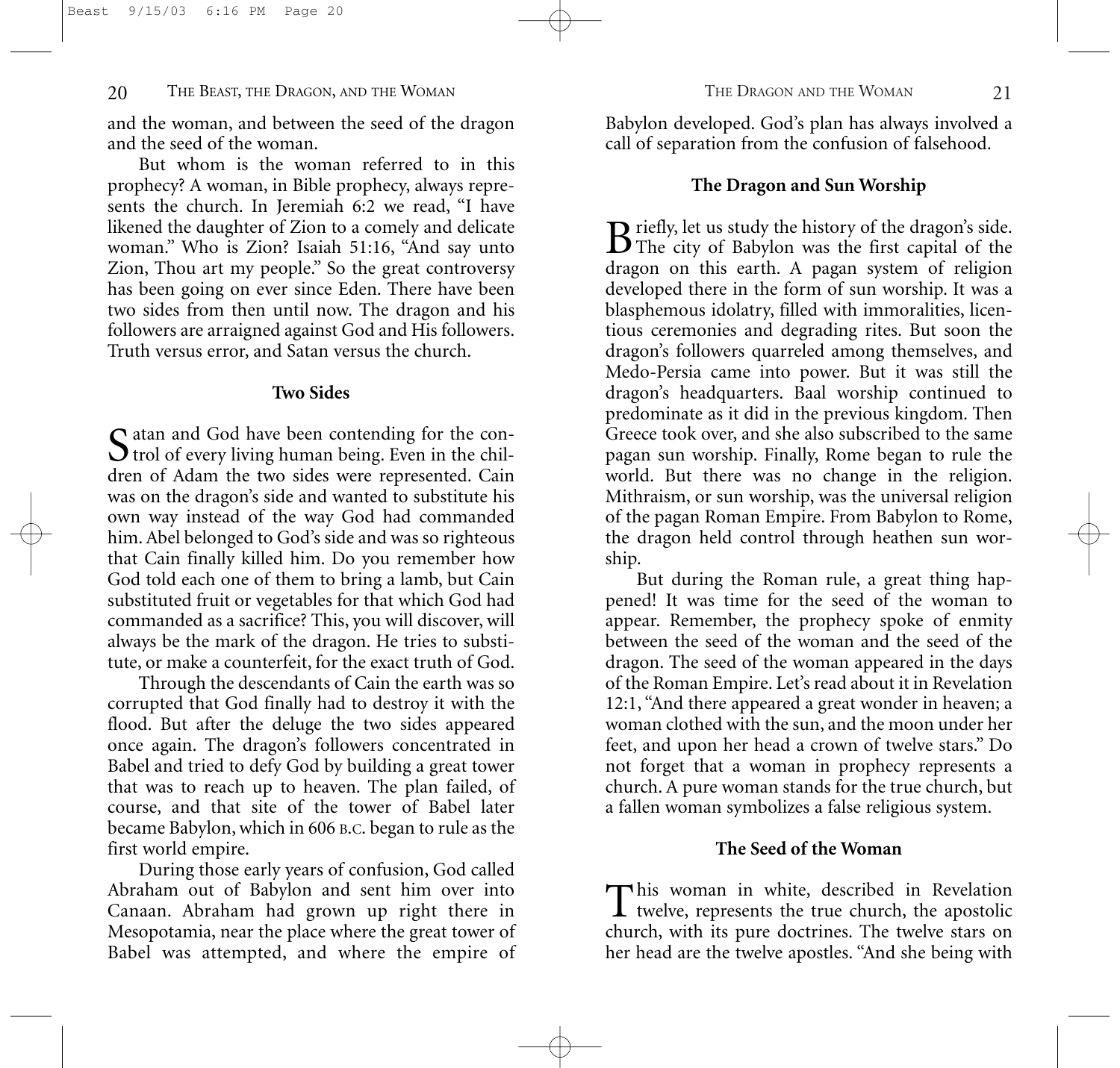child cried, travailing in birth, and pained to be delivered. And there appeared another wonder in heaven; and behold a great red dragon, having seven heads and ten horns … and the dragon stood before the woman which was ready to be delivered, for to devour her child as soon as it was born. And she brought forth a man child, who was to rule all nations with a rod of iron: and her child was caught up unto God, and to his throne." Revelation 12:25. Now, who was this man-child? There has been only one man-child who was destined to rule all nations and who was finally caught up to God's throne. It is none other than Jesus Christ. But who tried to kill Jesus as soon as He was born? You answer, "Herod, the Roman king." And so it was. Herod tried to put all the boy babies to death in Judea in an attempt to destroy Christ.

The Roman Empire, then, is symbolized in Bible prophecy by the same red dragon as is the devil himself. Because Satan worked so closely through that nation to destroy Jesus, pagan Rome is represented by the same symbol in prophecy as the devil. But Herod did not succeed in his attempt to destroy the man-child. Mary and Joseph fled to Egypt and escaped the terrible decree. The masterstroke of Satan to destroy Jesus on the cross was foiled on that Sunday morning when the Crucified One broke the bonds of death in the resurrection. Forty days later, He was caught up to heaven in perfect fulfillment of the words of the prophecy.

When the dragon saw that he was not able to destroy Christ, he turned his wrath against the early church. According to Revelation 12:13, "When the dragon saw that he was cast unto the earth, he persecuted the woman which brought forth the man child." At this time, there was only a small number of Christians in all the world, and Satan felt that he could completely obliterate them by persecution. Thousands and thousands of Christians were martyred under the terrible persecutions of the cruel Roman emperors. But the gospel continued to grow and spread. The blood of the martyrs seemed to become the seed of the church. When one died a hundred more sprang up to

take his place. Paul preached his gospel right up to the very gates of Rome. The old dragon became worried. It was now time for the seed of the dragon to appear.

#### **The Seed of the Dragon**

For centuries, Satan had tried to destroy God's peo-ple through the violent opposition of Babylon, Medo-Persia, Greece, and Rome. Through violence and persecution, he had failed to stamp out the truth. So what he could not do through force, the dragon would now attempt by strategy and deception. He would organize his own counterfeit religious system. He would bring in pagan doctrines and philosophy from the old empires of Babylon, Medo-Persia, Greece, and Rome and combine them with Christian teaching. Thus, he attempted to destroy millions through deception.

In what form did the seed of the dragon appear? It was brought forth as the beast of Revelation 13. It is very significant that the beast is actually made up of parts of the lion, the leopard, the bear and the nondescript animal of Daniel 7. God's illustrative depiction of the papacy reveals that she was made up of parts from all those old pagan kingdoms. In particular did she draw her strength from the pagan Roman nation. According to Revelation 13:2, the dragon gave the beast his power and seat and great authority. We have learned that the dragon actually symbolizes the pagan Roman Empire, as well as the devil himself.

Did the pagan Roman Empire actually bestow any authority upon the papacy? The fact is that in 330 A.D., Constantine, the Roman emperor, turned the whole city of Rome over to the Pope as the seat of his authority. History uses almost the words of the prophecy in describing it. I shall quote from one Catholic source and one history book on this point: "When the Roman Empire became Christian, and the peace of the Church was guaranteed, the Emperor left Rome to the Pope, to be the seat of the authority of the Vicar of Christ, who should reign there independent of all human authori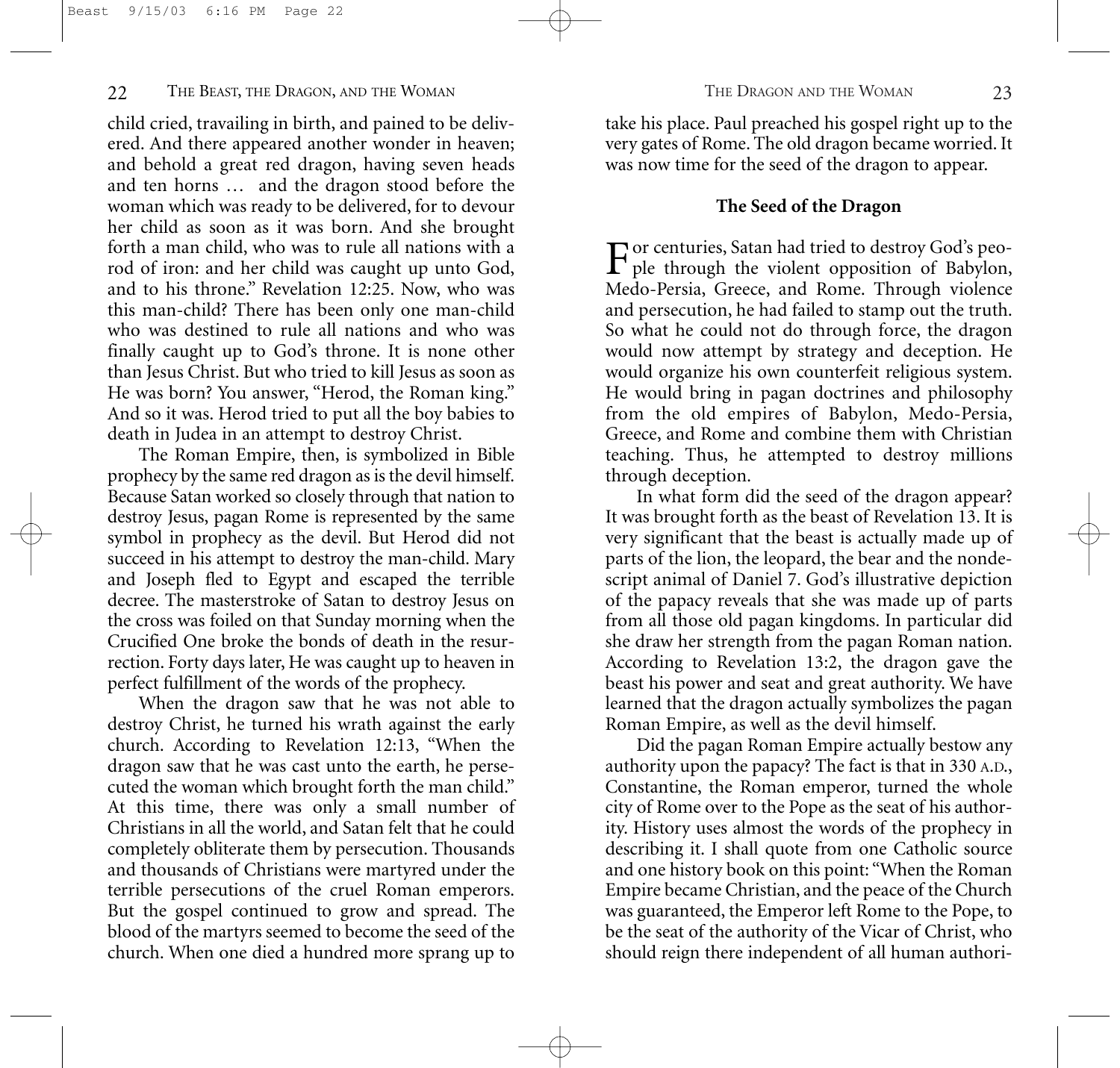ty, to the consummation of ages, to the end of time." *Papal Rights and Privileges,* pp. 13, 14.

"The removal of the capital of the empire from Rome to Constantinople in 330 A.D., left the western church practically free from imperial power, to develop its own form of organization. The Bishop of Rome, in the seat of the Caesars, was now the greatest man in the west, and was soon forced to become the political as well as the spiritual head." *The Rise of the Medieval Church,* p. 168. How clearly these statements show that the papacy received her seat and power from pagan Rome! But where did Rome get it? From Greece. And where did Greece get her power? From Medo-Persia. And where did Medo-Persia get hers? From Babylon. And where did Babylon get it? From the dragon. So we begin to understand why God has given such fearful warnings against the beast power. The dragon is actually behind it all.

#### **Counterfeits In Pagan Dress**

 $\mathbf{T}$  et us consider for a moment how pagan doctrines L were able to find a place in this counterfeit religious system that Satan introduced. Because a mark of the dragon power is to counterfeit and substitute, we will be able to see in this religio-political system t he operation of Satan at his infernal best. Just as was the case with Cain, substitutes were fashioned to meet the commandments of God. Many relics of sun worship actually came to be accorded Christian status. A whole set of counterfeit doctrines was added so that the papacy could gain prestige with the pagan peoples of that age. Pagan idols were left at the door, but idols of Peter, Mary and the saints took their place.

As an example of the way in which pagan concepts came into the church, consider the example of Christmas. Do you know where the observance of Christmas originated? Christmas, as a festival, existed long before Jesus was born into this world. December 25 was actually celebrated hundreds of years before Christ was born. The pagans worshiped the sun, and

they noticed that in December, the days were becoming shorter and shorter and the sun was getting farther away from them. Fearing that the sun would leave them altogether, they prayed and offered sacrifices. Then on December 25, for the first time, they could tell that the sun was coming back closer; the days were beginning to lengthen out again. So these people said, "The sun is reborn to us." They called December 25 the birthday of the sun or sun god. It became a great religious festival with them.

Only the pagans celebrated the day until the counterfeit papal system was taking form. At that time, the day was adopted by the papacy and called the birth of the SON, instead of the birthday of the SUN. Dr. Gilbert Murray, M.A., D. Litt., LL.D., F.B.A., professor of Greek at Oxford University, has written this: "Mithraism had so much acceptance, that it was able to impose on the Christian world its own Sunday in place of the Sabbath; its Sun's birthday, 25th of December, as the birthday of Jesus."*History of Christianity in the Light of Modern Knowledge,* Chapter III; cited in *Religion and Philosophy,* pp. 73, 74. New York: 1929.

Actually, we do not know the date of Christ's birth. As you can readily see, the adoption of December 25 was based purely upon the heathen observance of the festival of sun worship. Please take note how easily a pagan institution can slip into Christian churches and can even be passed along in Protestantism.

And what about Easter? It is a well-known Christian observance in our modem churches. Yet, it was also celebrated by pagans long before the resurrection of Christ. All Christian groups recognize that Easter Sunday is often as much as five weeks apart from one year to the next. Few know that it is all governed by the heavenly bodies. Easter always falls on the first Sunday after the first full moon after the equinox.

The pagans of long ago noticed that everything seemed to take on new life in the early spring, as soon as the sun crossed the equinox. So they designated a day in the spring to honor the goddess of reproduction. That day was dedicated to Ishtar, the goddess of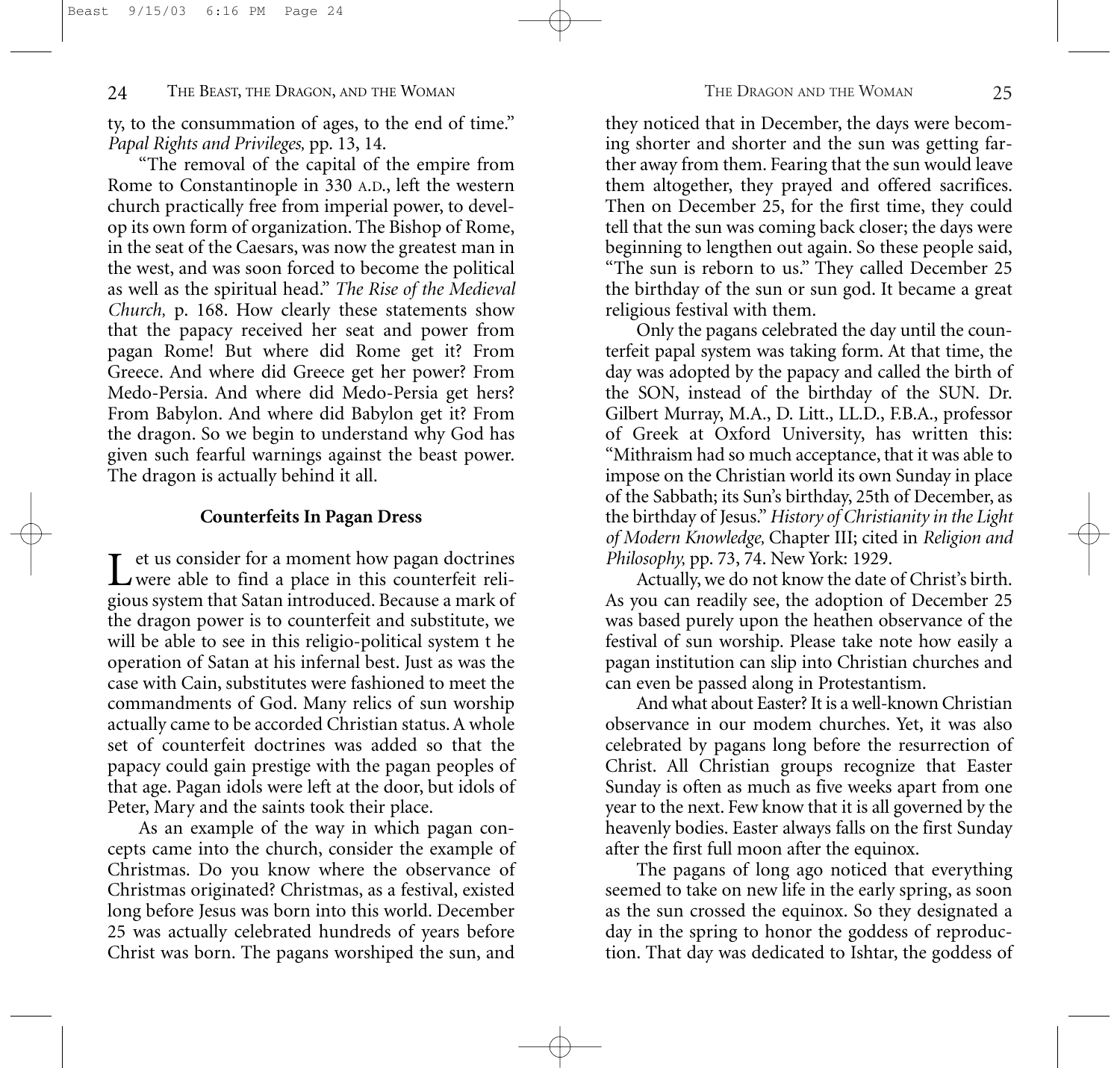reproduction, because of the new life and growth in nature. The very word Easter has been transliterated from the name of the goddess Ishtar, whose worship was memorialized by the adoption of Easter.

Many times Christian laymen have asked just what the bunny rabbit and Easter egg have to do with the resurrection of Christ. Of course, they have nothing to do with it. Those pagans chose the rabbit as a symbol of Ishtar's day because it was the most prolific reproducer. The egg was also chosen because it was a symbol of fertility. Among the heathen, the day was associated with the most licentious practices.

During the time the papacy was developing, Ishtar's day was adopted by the Church and called Easter. Even the symbols, the bunny rabbits and eggs, are retained as reminders of its pagan origin. These examples have been presented merely to show how easily the devil was able to impose pagan ideas upon that church. As the papacy developed, it was open to the reception of unbiblical customs that marked it clearly as the real counterfeit power described by God in Revelation 13.

The question comes to our minds at this point: Are we really following the Bible in all our doctrines? If tradition and heathen custom have crept so easily into the church, what about other doctrines? The things mentioned so far have not been opposed to the direct commandments of God. We do not have any commandments concerning the observing of Christ's resurrection or His birth. We can think of His resurrection and birth at any time and on any day of the year. In the next chapter we shall discover, though, that other pagan doctrines were introduced which strike at the very heart of true Bible religion. We are not so concerned, except for those things which contravene a plain command of God.

The growing power of the papacy continued its program by counterfeiting some of the most vital truths contained in God's Word. May our eyes be opened to recognize these counterfeits and to remain loyal to the exact truth in its original form.

## **III. THE NUMBER AND MARK OF THE BEAST**

Two of the most important aspects of the beast's<br>power are brought to light in Revelation 13: "And he causeth all, both small and great, rich and poor, free and bond, to receive a mark in their right hand, or in their foreheads: And that no man might buy or sell, save he that had the mark, or the name of the beast, or the number of his name. Here is wisdom. Let him that hath understanding count the number of the beast: for it is the number of a man; and his number is Six hundred threescore and six." Revelation 13:16-18. So far in our study, we have described nine identifying marks of the beast power and its application to the papacy. Right here we will add the *tenth* point to our list by explaining the number of his name.

According to Revelation 13:17, the number of his name will also be the number of a man. Undoubtedly this refers to the man who heads the beast power. The ancient method of deriving the number of a name is to take the numerical value of all letters and add them up to get the sum. If we want to apply this test to the papacy, we must find the official name of the pope, who is the head of his church. If this is the number of a man, it would naturally be the man who is the head of the organization.

It is interesting to note that there is an official Latin title for the pope, a title which has been granted by the Church itself. This title is found repeatedly in the publications of Rome. But in the weekly Catholic newspaper, *Our Sunday Visitor*, of April 1915, we have the interesting statement that the letters of the official title are inscribed in the pope's miter. Here is the actual quotation: "The letters inscribed in the pope's miter are these; *Vicarius Filii Dei,* which is the Latin for 'Vicar of the Son of God.' Catholics hold that the Church, which is a visible society, must have a visible head; Christ, before His ascension into heaven,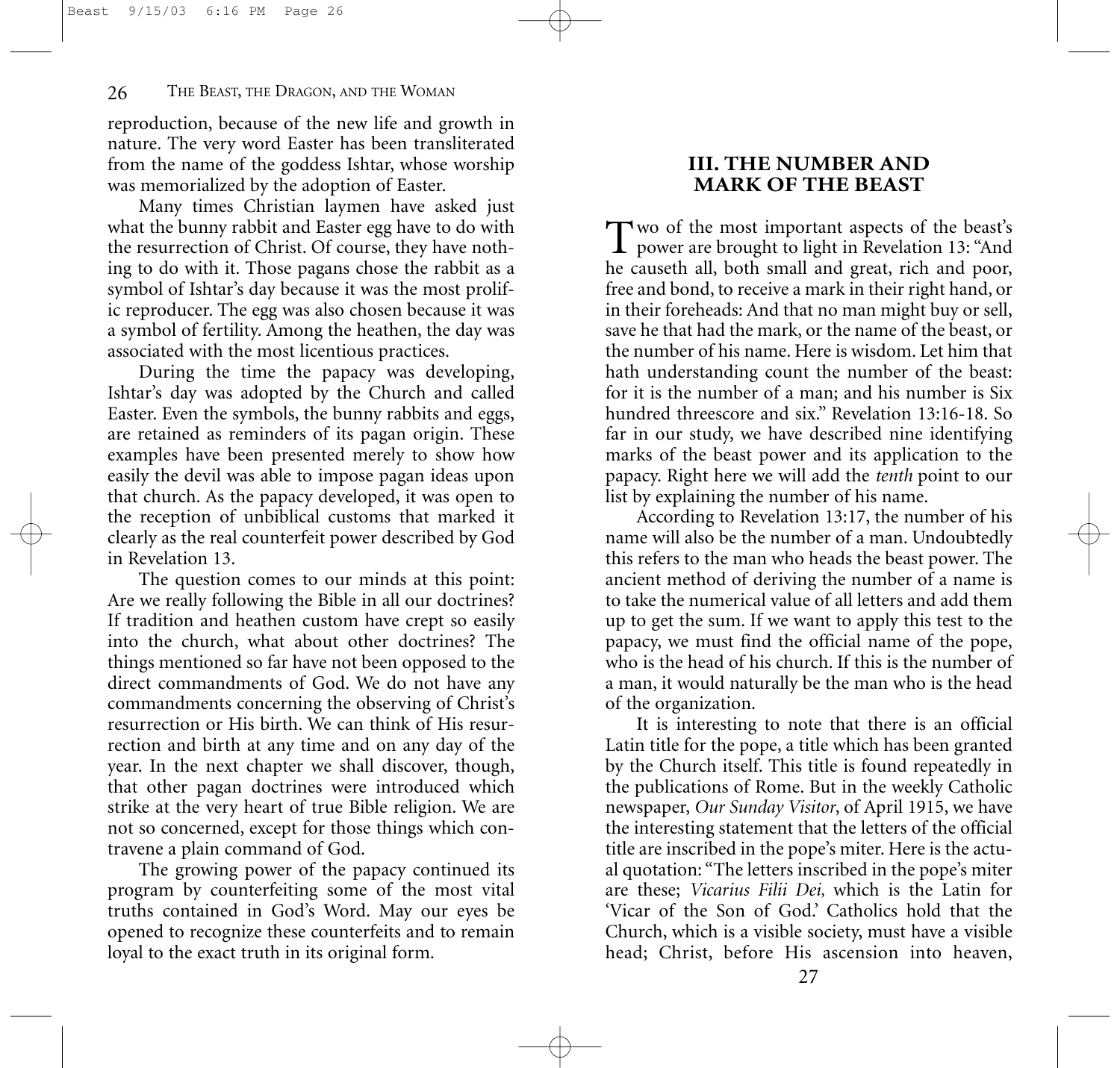appointed St. Peter to act as His representative. Hence, to the Bishop of Rome as head of the church, was given the title, 'Vicar of Christ.' "At present, the pope's miter does not contain the Latin title, but the words are incorporated into the coronation ceremonies of each newly crowned pope.

So with this official name of the pope in hand we can proceed to apply the test of the Scripture. How do we derive the number of his name? By getting the numerical value of the Roman numerals of the title Vicarius Filii Dei, we actually come to a definite number 666. Notice how it is worked out below as each letter is given its numerical value:

| $V = 5$<br>$I = 1$<br>$C = 100$<br>$A = 0$<br>$\mathbf{0}$<br>$R -$ |  | $F = 0$<br>$I - 1$<br>$L - 50$<br>$I = 1$<br>$I - 1$ |       | $D = 500$<br>$E =$<br>$\bf{0}$<br>$I =$<br>1 |  |
|---------------------------------------------------------------------|--|------------------------------------------------------|-------|----------------------------------------------|--|
| $\mathbf{1}$<br>$I -$<br>$U$ or $V - 5$<br>$s =$<br>0               |  |                                                      |       |                                              |  |
| 112                                                                 |  | 53                                                   | $\pm$ | 501                                          |  |
| $= 666$                                                             |  |                                                      |       |                                              |  |

Someone might object that this could be a coincidental occurrence. We grant that it is possible for such a thing to be a mere happenstance if we had only this one mark of identity to lean upon. But the fact is that this is the tenth of a long list of characteristic marks that the Bible uses to identify the beast power. It only adds weight and strength to that which has already been said in making the application to the papal power. It is the capstone proof in conjunction with all the other marks laid down so clearly in the Scripture.

#### **The Mark—A Master Counterfeit**

We are now prepared to consider the climax of counterfeits as far as the beast power is concerned. We have already learned that this power was to counterfeit many of the great truths of God. It was a combination of pagan ideas with Christian doctrine which formed a conglomeration of confusion, well designated as "Babylon" in the Scripture.

A few of the counterfeits might be listed as follows: instead of the word of God, *tradition;* instead of the Holy Spirit, *the pope;* instead of baptism, *sprinkling;* instead of communion, *transubstantiation;* instead of the eternal law of God, *the changed law;* instead of tithe, *taxes and indulgences;* instead of death, *purgatory;* instead of the seal of God, *the mark of the beast.*

Here we are especially concerned about the mark of the beast. In Revelation 14:9, 10, we read, "If any man worship the beast *…* and receive his mark in his forehead, or in his hand, The same shall drink of the wine of the wrath of God, which is poured out without mixture into the cup of his indignation." This is a matter of life or death. We must know exactly what this mark is and how we can avoid it.

We first of all notice in the Bible that the mark is always opposed to the seal of God. In Revelation 7:2, 3, we learn that the seal of God is placed in the forehead, just as the mark of the beast is set in the forehead. The two things seem to be in direct contradistinction to each other. Both are received in the forehead. Now we ask, "What is the seal?" If we can establish this point, it will help us to identify the mark.

#### **The Seal of God**

A seal is something that has to do with legal affairs.<br>A Official documents are always stamped with the seal of the governing body. Every government has a seal that is placed upon its legal documents. Its purpose is to show that there is authority behind the doc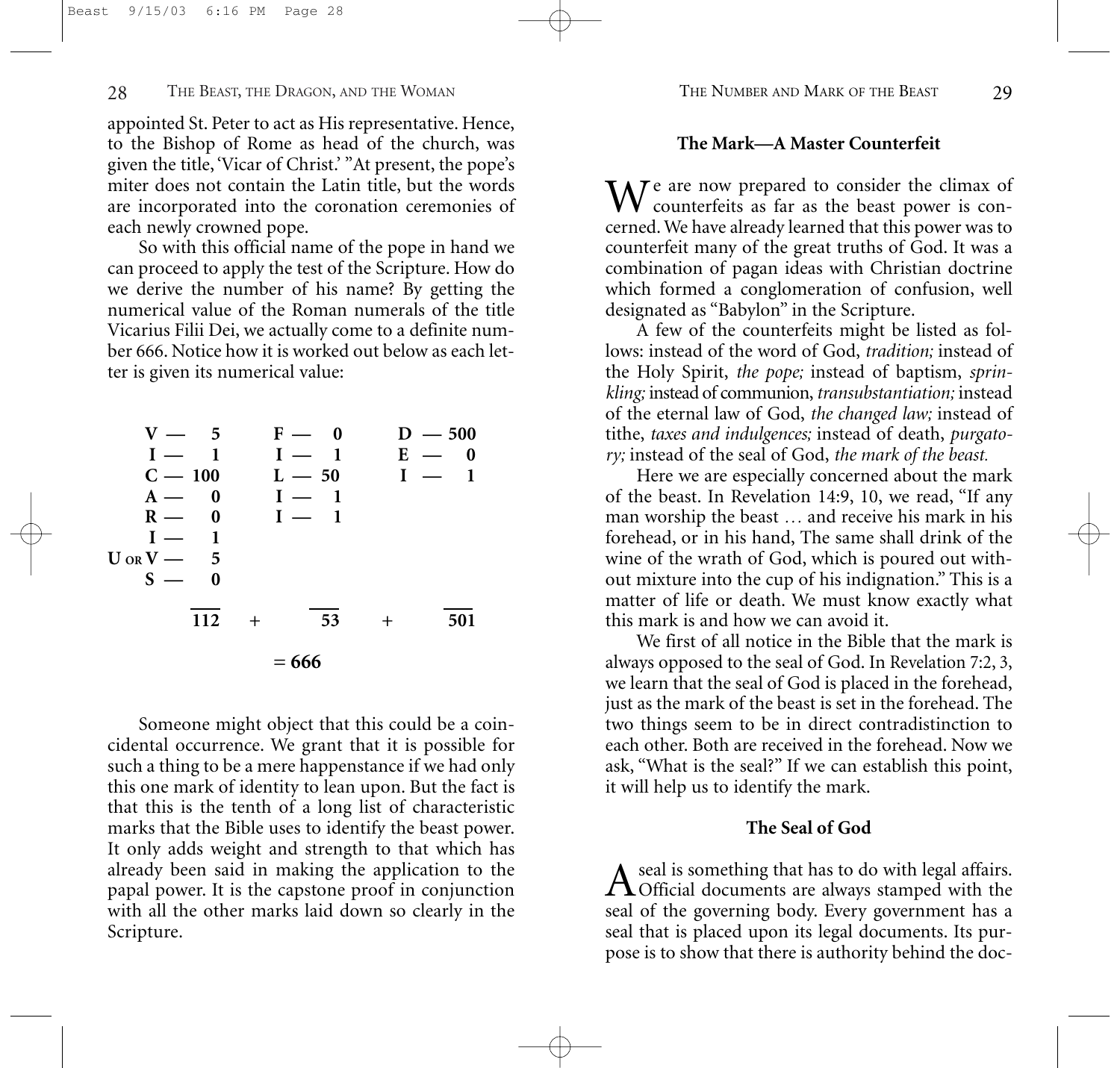ument. This is especially true of the laws of the country. Every new law has a seal to show that there is power and authority to back up the law.

Notice that each seal has three things in it. It must contain the name of the authority, the office or title of the authority, and the territory over which he has power. The seal of America's president contains the following words: Bill Clinton, President, United States of America. When that seal is placed upon a law or an official document, it shows that the president's authority is supporting that declaration.

Does God's seal have to do with His law also? If so, how and where is it impressed? Let's read Isaiah 8:16, "Bind up the testimony, seal the law among my disciples." This proves that the seal is connected with the law. In fact, His law is sealed among the disciples of God. But where is the law actually placed upon those who are faithful? The answer is found in Hebrews 10:16,"This is the covenant that I will make with them after those days, saith the Lord, I will put my laws into their hearts, and in their minds will I write them."

This, then, is how the Lord's seal is placed on the disciples. It is written on their minds or, symbolically, on their foreheads. Proverbs 7:2, 3 makes it even plainer: "Keep my commandments, and live; and my law as the apple of thine eye. Bind them upon thy fingers, write them upon the table of thine heart." The law, you see, is observed both by the hand and in the mind; thus, it is spoken of as being applied to the hand and forehead.

#### **The Sign of God's Authority**

We want to search in God's law to see which part<br>actually does constitute the seal. But first, let's find out what constitutes God's power and authority. The President exercises authority by virtue of his office as President. God claims power based on His office as Creator of the universe. Notice the words found in Jeremiah 10:10-12: "But the Lord is the true God, he is the living God, and an everlasting king: …

from the earth, and from under these heavens. He hath made the earth by his power." Again, Psalm 96:5, "For all the gods of the nations are idols: but the Lord made the heavens." Put with these texts one more found in Isaiah 40:25, 26: "To whom then will ye liken me, or shall I be equal? saith the Holy One. Lift up your eyes on high, and behold who hath created these things."

We are impressed that the great thing that distinguishes the true God is His creative power. He bases His claims of authority as the true and only God upon His power to create. But what is the sign or memorial of His creation? Genesis 2:2, 3 gives the answer: "And on the seventh day God ended his work which he had made; and he rested on the seventh day from all his work which he had made. And God blessed the seventh day, and sanctified it: because that in it he had rested from all his work which God created and made." The Sabbath is a memorial of the creative power that distinguishes Him from the false gods.

#### **The Seal in the Law**

We are now prepared to search God's law to deter-<br>mine what His seal of authority really is. Remember that a seal must contain the name, office, and territory of the authority. One by one, we study through the ten commandments of the Decalogue. Gradually all are eliminated except one. The three requisites of a seal will be found only in the one that includes name, title and territory of God.

Right in the heart of the law is the memorial of His creative power, and behold, in that fourth commandment we find also the three components of the seal. "Remember the Sabbath day, to keep it holy. Six days shalt thou labour, and do all thy work: But the seventh day is the sabbath of the Lord thy God (name): … For in six days the Lord made (office— Creator) heaven and earth (territory), the sea, and all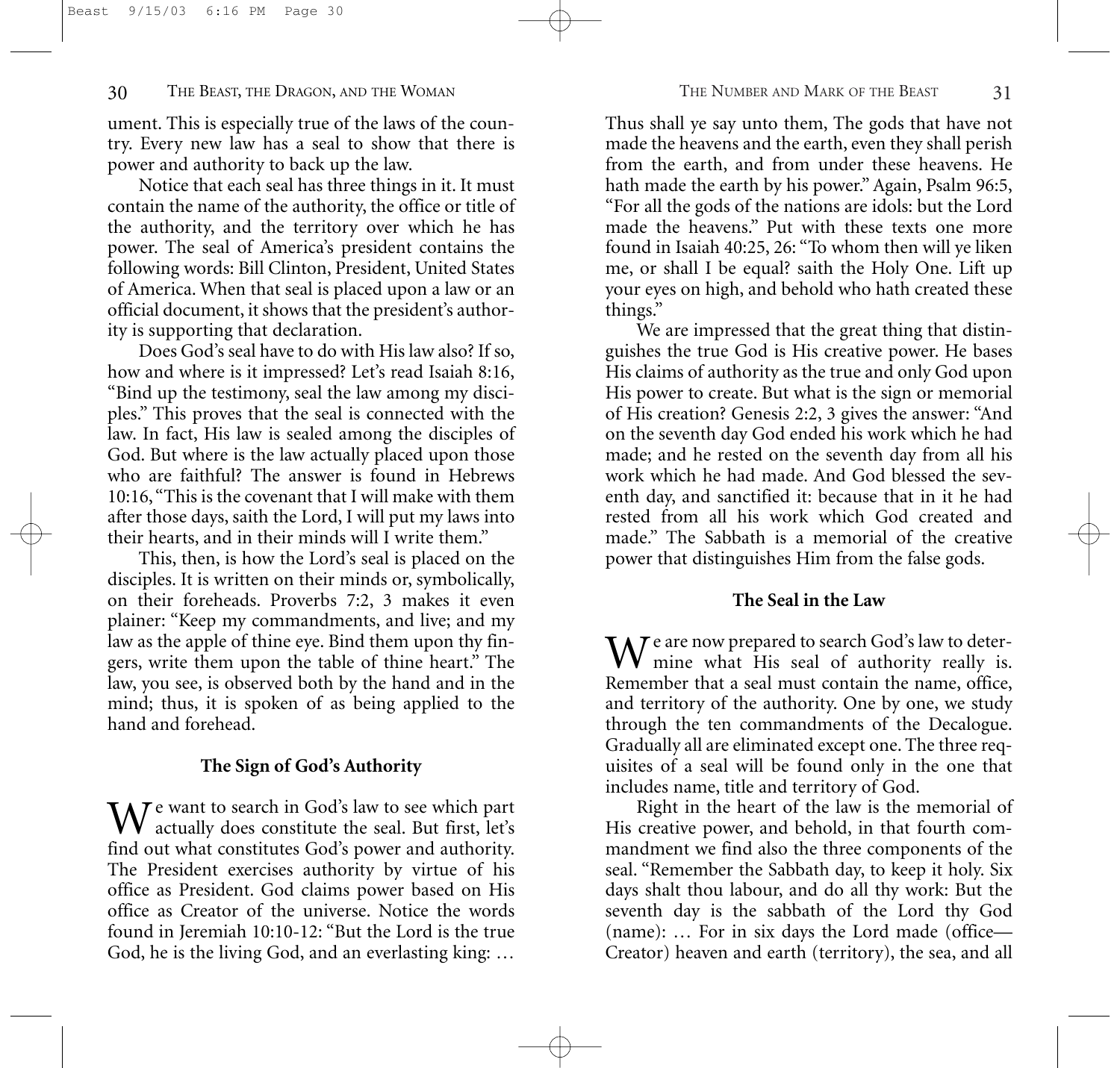that in them is, and rested the seventh day." Exodus 20:8-11. In other words, the Sabbath is the seal of God—the mark of the only one who can create and who is authorized to rule the earth. And to make His law authoritative, He has placed the seal in it, showing that He stands behind every single commandment in that law.

You may ask, "Is the Sabbath really the seal of God?" Let's look at Ezekiel 20:12, "Moreover also I gave them my sabbaths, to be a sign between me and them, that they might know that I am the Lord that sanctify them." Here the Sabbath is called the "sign" of God. Is that the same as a seal? Romans 4:11 reveals that "seal" and "sign" are the very same thing, being used interchangeably in the Scripture."And he received the sign of circumcision, a seal of the righteousness of the faith which he had yet being uncircumcised."

#### **Seal and Mark in Competition**

Let us see what the relation is between the seal of<br>God and the mark of the beast. The two things are in competition with each other. In Revelation 14:9, 10, the third angel's message portrays those who have the mark: "And the third angel followed them, saying with a loud voice, If any man worship the beast and his image, and receive his mark in his forehead, or in his hand, The same shall drink of the wine of the wrath of God, which is poured out without mixture into the cup of his indignation; and he shall be tormented with fire and brimstone in the presence of the holy angels, and in the presence of the Lamb."

In verse twelve we have another group identified by these words,"Here is the patience of the saints: here are they that keep the commandments of God, and the faith of Jesus." In other words, those who keep the commandments of God do not have the mark of the beast and those who have the mark of the beast do not obey the commandments of God. The Ten Commandments, containing the seal of God, are set up in competition with the mark of the beast. The seal

is the Sabbath; therefore, the Sabbath is opposed to the mark. Then what is the mark?

#### **An Attempted Change**

To answer this question we are pointed back again<br>to Daniel 7:25, where the papacy is described as a power who would "think to change times and laws." We have learned already how the second commandment was removed and the tenth commandment divided in the catechisms of the papacy. But what about the "times" mentioned in the text? Where only is time mentioned in the law? It is in the fourth commandment. Did the papacy think to change the Sabbath, the only time designated by the law? Yes, it did, and it happened in a most interesting way.

The pagans had a system of religion based on sun worship. Their sacred day was the first day of the week, which they named Sun-Day in honor of the sun god. Sunday was observed by the pagans in contrast to the Sabbath observance of Christians. But in the time of the Roman Emperor Constantine, a significant thing happened. Constantine professed conversion to Christianity and opened the doors of the church to all his heathen followers.

In order to gain power, prestige, and greater numbers to the church, he accepted many of the customs of sun worship from the pagans. Many of these compromises, such as Christmas and Easter, have already been described. Another of those customs was the observance of Sunday. It appeared more convenient to let the pagans keep their own day of worship on Sunday and ask the Christians to join them in it. So Constantine actually made the first law about keeping Sunday instead of the Sabbath. Papal church councils strengthened that law until it became firmly entrenched in Christianity and the world.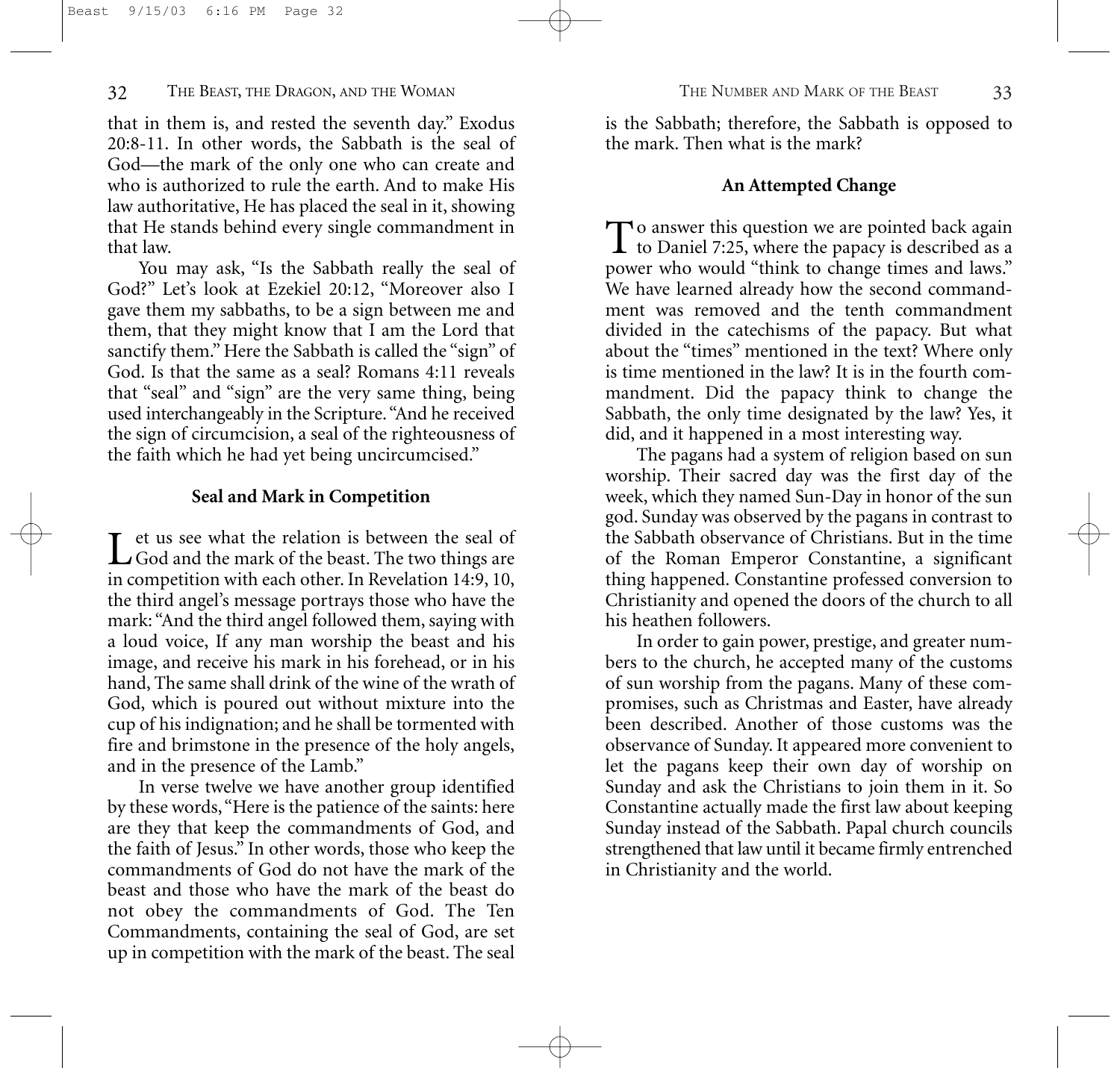#### **The Testimony of History**

Turning now to the witness of secular historians, you may read the facts for yourself. Every statement is clearly defined in the historical records. From the Encyclopedia Britannica under the article "Sunday" we read: "It was Constantine who first made a law for the proper observance of Sunday, and who … appointed that it should be regularly celebrated throughout the Roman Empire." Here are the words of Dr. Gilbert Murray, M.A., D. Litt., L.L.D., F.B.A., professor of Greek at Oxford University: "Now since Mithras was 'The Sun, the Unconquered,' and the Sun was the 'Royal Star,' the religion looked for a King whom it could serve as the representative of Mithras upon earth. … The Roman Emperor seemed to be clearly indicated as the true King. In sharp contrast to Christianity, Mithraism recognized Caesar e as the bearer of the divine Grace, and its votaries filled the legions and the civil service. … It had so much acceptance that it was able to impose on the Christian world its own Sun-Day in place of the Sabbath, its Sun's birthday, twenty-fifth of December, as the birthday of Jesus." *History of Christianity in the Light of Modern Knowledge.*

Dr. William Frederick states the same historical truth: "The Gentiles were an idolatrous people who worshipped the sun, and Sunday was their most sacred day. Now, in order to reach the people in this new field, it seems but natural, as well as necessary, to make Sunday the rest day of the Church. At this time, it was necessary for the Church to either adopt the Gentiles' day or else have the Gentiles change their day. To change the Gentiles' day would have been an offense and stumbling block to them. The Church could naturally reach them better by keeping their day." *Sunday and Christian Sabbath,* pp. 169, 170.

*The North British Review* gives the following reasons for the Christians adopting the heathen Sunday: "That very day was the Sunday of their heathen neighbors and respective countrymen, and patriotism gladly united with expediency in making it at once their Lord's day and their Sabbath. *…* That primitive church, in fact, was shut up to the adoption of the Sunday, —until it became established and supreme, when it was too late to make another alteration." Volume XVIII, p. 409.

#### **Catholic Agreement**

Since the prophecy of Daniel predicted that the<br>papacy would "think to change times and laws," let us ask her if she had anything to do with this change of the Sabbath. We want to be fair to everyone, and get authentic testimony from all. The next several quotations are taken from well-known Catholic authorities that express clearly the claims of the papacy on the attempted change. From the *Catholic Encyclopedia,* Volume IV, p. 153: "The Church … after changing the day of rest from the Jewish Sabbath, or seventh day of the week, to the first, made the third commandment refer to Sunday as the day to be kept holy as the Lord's day."

*Salvation History and the Commandments,* p. 294, 1963 edition, by Rev. Leo. J. Trese and John J. Castlelot, S.S. describes it in these words: "Nothing is said in the Bible about the change of the Lord's day from Saturday to Sunday. We know of the change only from the tradition of the Church—a fact handed down to us from earliest times by the living voice of the Church. That is why we find so illogical the attitude of many non-Catholic, who say that they will believe nothing unless they can find it in the Bible and yet will continue to keep Sunday as the Lord's day on the say so of the Catholic Church."

Another well-known Catholic writer gave this explanation of the change: "The Catholic Church transferred the observance from the seventh to the first day of the week. … The Catholic Church deemed it more fitting to appoint this day, rather than Saturday, the festival day of Christians." This Is *Catholicism,* 1959 edition, John Walsh, S. J., p. 325.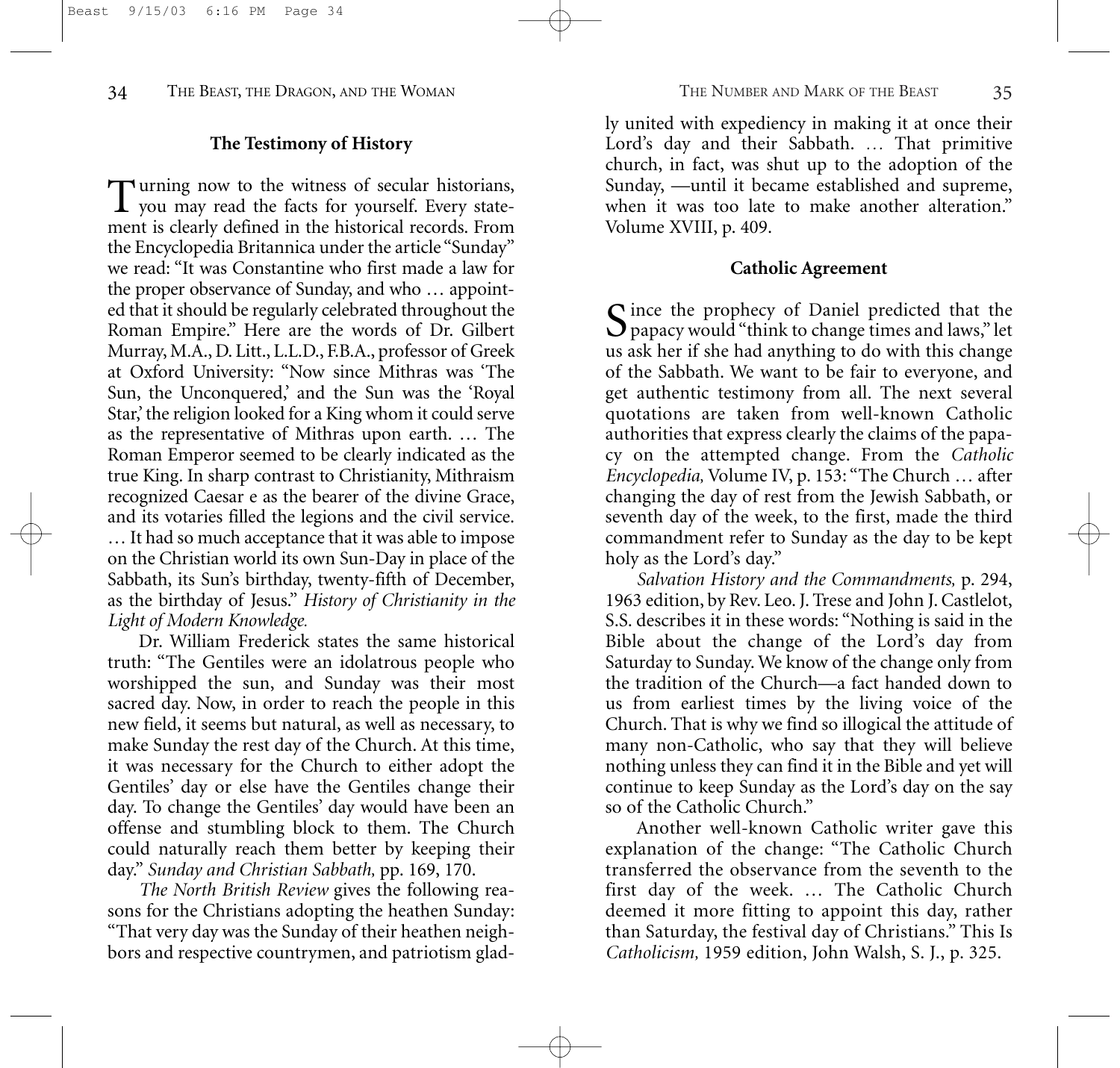A 1958 catechism by Killgallen and Weber entitled *Life in Christ—Instructions in the Catholic Faith* explained it thus: "Why did the Church change the Lord's day from the Sabbath to Sunday? The Church, using the power of binding and loosing which Christ gave to the Pope, changed the Lord's day to Sunday." Page 243.

Rev. Stephen Keenan's *A Doctrinal Catechism* has this to say: "Question—Have you any other way of proving that the Church has power to institute festivals of precept? Answer—Had she not such power, she could not have done that in which all modern religionists agree with her; she could not have substituted the observance of Sunday, the first day of the week, for the observance of Saturday, the seventh day, a change for which there is no scriptural authority." Please note the word "substituted," a term we have used over and over to describe the activities of this power.

Cardinal Gibbons, in his book *The Question Box,* p. 179, makes this startling admission: "If the Bible is the only guide for the Christian, then the Seventh-day Adventist is *right* in observing the Saturday with the Jew. *…* Is it not *strange* that those who make the Bible their *only teacher,* should inconsistently follow in this matter the *tradition* of the Catholic Church?"

Rev. John A. O'Brien in the book *Understanding the Catholic Faith,* p. 13, 1955 edition, states: "The Bible does not contain all the teachings of the Catholic religion, nor does it formulate all the duties of its members. Take, for instance, the matter of Sunday observance, attendance at divine service, and abstention from unnecessary servile work on that day. This is a matter upon which our Protestant neighbors have for many years laid great emphasis; yet nowhere in the Bible is the Sunday designated as the Lord's Day; the day mentioned is the Sabbath, the last day of the week. The early Church, conscious of her authority to teach in the name of Christ, deliberately changed the day to Sunday."

One of the greatest challenges ever cast into the face of Protestantism is contained in a statement by

Father Enright, President of Redemptorist College in America: "It was the Holy Catholic Church that changed the day of rest from Saturday to Sunday, the first day of the week. And it not only compelled all to keep Sunday, but also urged all persons to labor on the seventh day under pain of anathema. Protestants *…* profess great reverence for the Bible, and yet by their solemn act of keeping Sunday, they acknowledge the power of the Catholic Church.The Bible says,'Remember the Sabbath day to keep it holy.' But the Catholic Church says, 'NO: Keep the first day of the week' and lo, the entire civilized world bows down in reverent obedience to the command of the holy Catholic Church."

You must answer that challenge! Whom are you going to obey? Listen to these words by C. F. Thomas, Chancellor of Cardinal Gibbons, in answer to a letter regarding the change of the Sabbath: "Of course the Catholic Church claims that the change was her act. And the act is a *mark* of her ecclesiastical power and authority in religious matters." Thus, the issues become plain—God says that He is the true God: He has given the Sabbath as a seal of His authority as the Creator of all. By keeping the Sabbath, we recognize His authority as the true God. But the Catholic Church appears and says in effect, "No, don't keep the Sabbath; keep the first day of the week. We changed it, and that change is a *mark* of our power to overrule God's law and authority."

The mark of the beast, then, is the counterfeit Sunday by which the beast power is trying to be recognized as an authority greater than the Creator Himself. The sign, or seal, of God's authority (Sabbath) is displaced by the papal institution of a substitute mark (Sunday) that she claims as her authority. Oh, that the world would see clearly the tremendous issue before us today! To whom will we yield our obedience—to God or to the beast? When we understand the issues we must make a tremendous decision either to keep the true Sabbath and recognize God's authority, or to take the false Sabbath and recognize the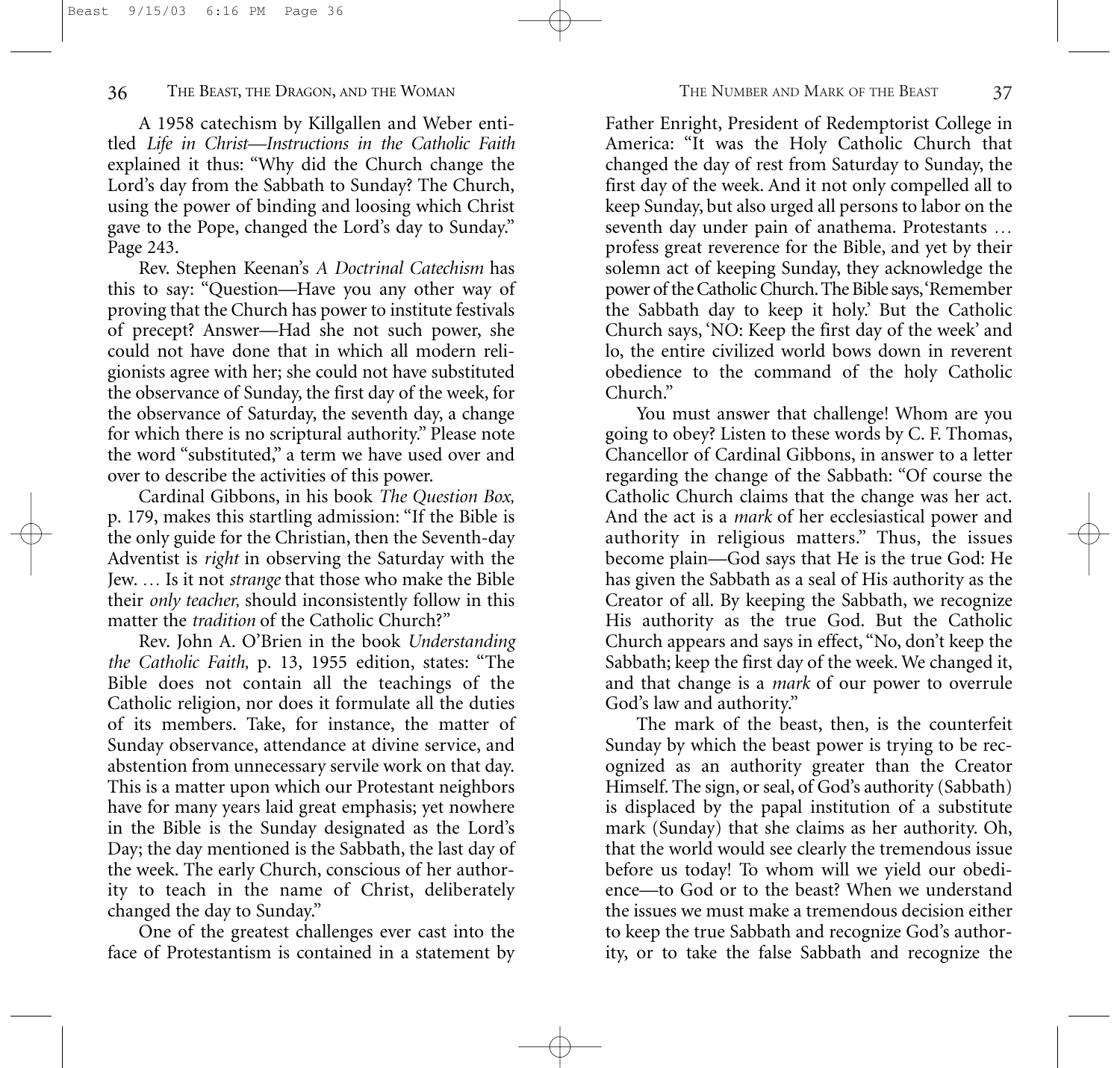Catholic Church's claims. We must finally receive the seal of God or the mark of the beast. There are only two sides—God and the dragon, truth and error, Bible and tradition.

A book published in 1956 entitled *The Faith of Millions* and currently available from the Catholic Book Store as a textbook on the Catholic religion has this interesting statement on page 473: "But since Saturday, not Sunday, is specified in the Bible, isn't it curious that non-Catholic who profess to take their religion directly from the Bible and not from the Church, observe Sunday instead of Saturday? Yes, of course, it is inconsistent; but this change was made about fifteen centuries before Protestantism was born, and by that time, the custom was universally observed. They have continued the custom, even though it rests upon the authority of the Catholic Church and not upon an explicit text in the Bible. That observance remains as a reminder of the Mother Church from which the non-Catholic sects broke away—like a boy running away from home, but still carrying in his pocket a picture of his mother or a lock of her hair."

Long ago Cardinal Gibbons summarized the issue facing every individual on the Sabbath question: "Reason and sense demand the acceptance of one or the other of these alternatives: either Protestantism and the keeping holy of Saturday, or Catholicity and the keeping holy of Sunday. Compromise is impossible." *Catholic Mirror,* December 23, 1893.

#### **Protestants Concur**

Perhaps you are wondering what the Protestant<br>bodies think of these things we have been considering. They will speak for themselves. Here are some candid admissions of those churches upon the Sabbath question. All statements are taken from the most authoritative spokesmen. Here is a quotation from Dr. Edward T. Hiscox, the author of the *Baptist Manual:* "There was and is a commandment to keep holy the Sabbath day, but that Sabbath day was not Sunday. It will be said, however, and with some show of triumph, that the Sabbath was transferred from the seventh to the first day of the week. *…* Where can the record of such a transaction be found? Not in the New Testament—absolutely not. *…* Of course, I quite well know that Sunday did come into use in early Christian history as a religious day, as we learn from the Christian Fathers, and other sources. But *what a pity* that it comes branded with the *mark of paganism,* and christened with the name of the sun god, when adopted and sanctioned by the papal apostasy, and bequeathed as a sacred legacy to Protestantism!" (From a paper read before a New York ministers' conference held November 13, 1893.) This great Baptist leader condenses into a few sentences all that has been said in the pages of this booklet.

The Presbyterian *Christian at Work* said this: "Some have tried to build the observance of Sunday upon apostolic command, whereas the apostles gave no command on the matter at all. *…* The truth is, as soon as we appeal to the *litera scripta* (the literal writing) of the Bible, the Sabbatarians have the best of the arguments." Ed. April 19, 1883. The *Methodist Theological Compendium* states: "It is true that there is no positive command for infant baptism *…* nor is there any for keeping holy the first day of the week."

Dr. W. R. Dale (Congregational) in *The Ten Commandments,* pp. 106, 107, says: "It is quite clear that however rigidly or devotedly we may spend Sunday, we are not keeping the Sabbath. The Sabbath was founded on a specific, divine command. We can plead no such command for the observance of Sunday. … There is not a single line in the New Testament to suggest that we incur any penalty by violating the supposed sanctity of Sunday."

The Lutheran position, as revealed in the *Augsburg Confession of Faith,* states: "The observance of the Lord's day (Sunday) is founded not on any command of God, but on the authority of the church." Episcopalian spokesman Neander writes in the *History of the Christian Religion and Church,* p. 186: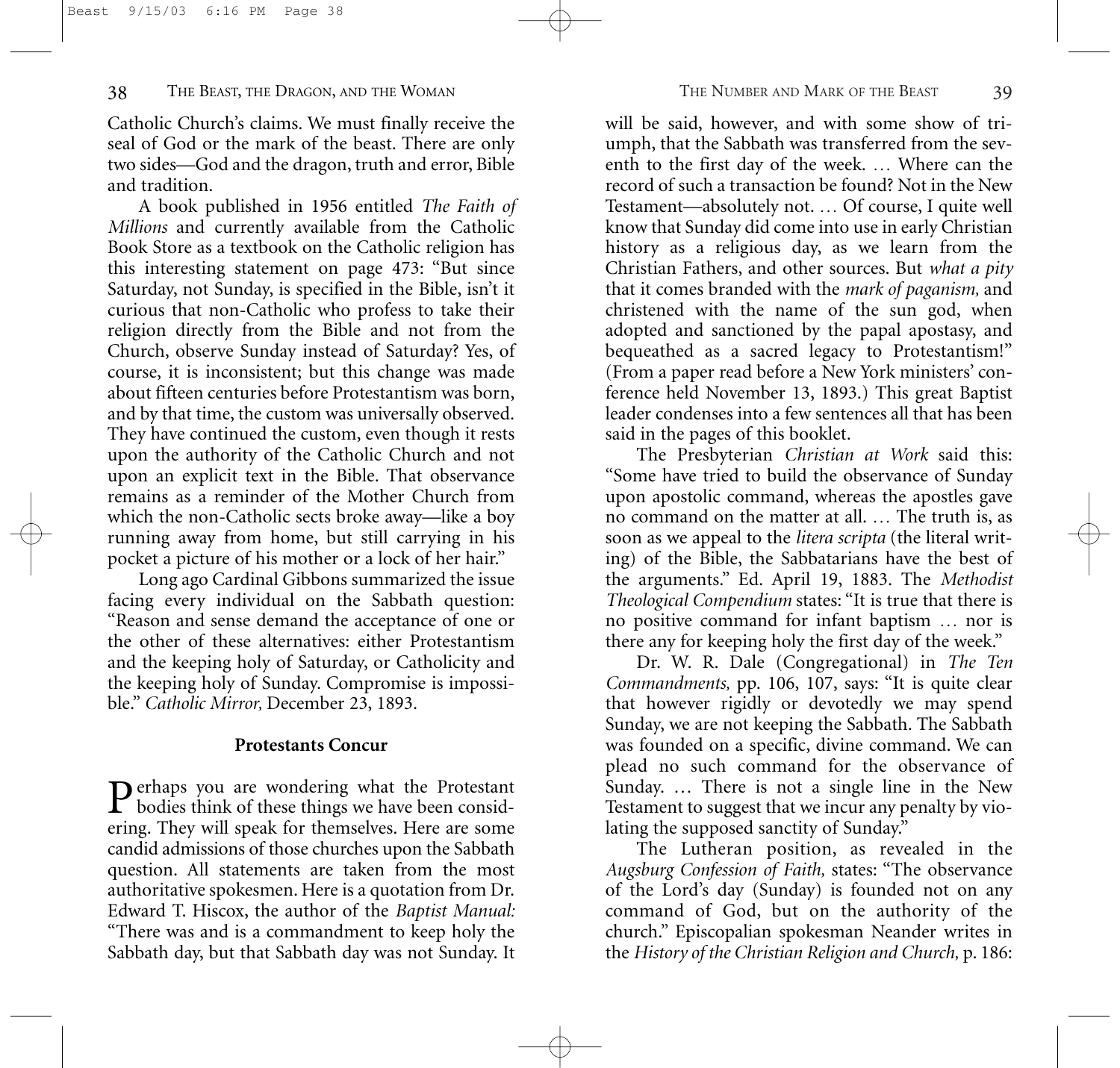"The festival of Sunday, like all other festivals, was always only a human ordinance, and it was far from the intentions of the apostles to establish a divine command in this respect, far from them and from the early apostolic church to transfer the laws of the Sabbath to Sunday."

In *Ten Rules For Living,* by Clovis G. Chappell we read: "We ought to remember that the Sabbath is God's gift to man. We realize, of course, that our Sabbath is not the same as that observed by the Jews. Theirs was the seventh day of week, while ours is the first. The reason we observe the first day instead of the seventh is based on no positive command. One will search the Scriptures in vain for authority for changing from the seventh day to the first. The early Christians began to worship on the first day of the week because Jesus rose from the dead on that day. By and by, this day of worship was made also a day of rest, a legal holiday. This took place in the year 321. Our Christian Sabbath, therefore, is not a matter of positive command." Page 61.

#### **Mark Enforced**

We could give statements from dozens of other denominational sources, but space does not permit. What is your answer to these things? Clearly, we have seen that God predicted the rise of a power who would try to change the Sabbath; history records that the power attempted the change; the power herself admits that she tried to change it; and Protestants confess the change was made. How many will take their stand on the side of Bible truth?

The world is rapidly approaching the time when God's Sabbath becomes a great test of obedience. Its claims will be placed before all earth's inhabitants. At that time, when the issues stand clearly revealed, individuals will accept the seal of God or the mark of the beast. The book of Revelation describes a final edict of this earth's governments that will actually seek to enforce the mark upon all the world. "And he causeth

all, both small and great, rich and poor, free and bond, to receive a mark in their right hand, or in their foreheads." Revelation 13:16.

It is evident that no one has the mark until it is pressed upon all through this legislative act of human government. Then, the true Sabbath and the counterfeit (Sunday) will be so revealed that no one can escape a decision—a decision to keep the true Sabbath with mind and hand, or to submit to the counterfeit Sabbath of the papacy. In the next chapter you will learn the identity of the nation which will influence the world to accept the counterfeit Sabbath, and which will seek to enforce that mark of loyalty to the papacy.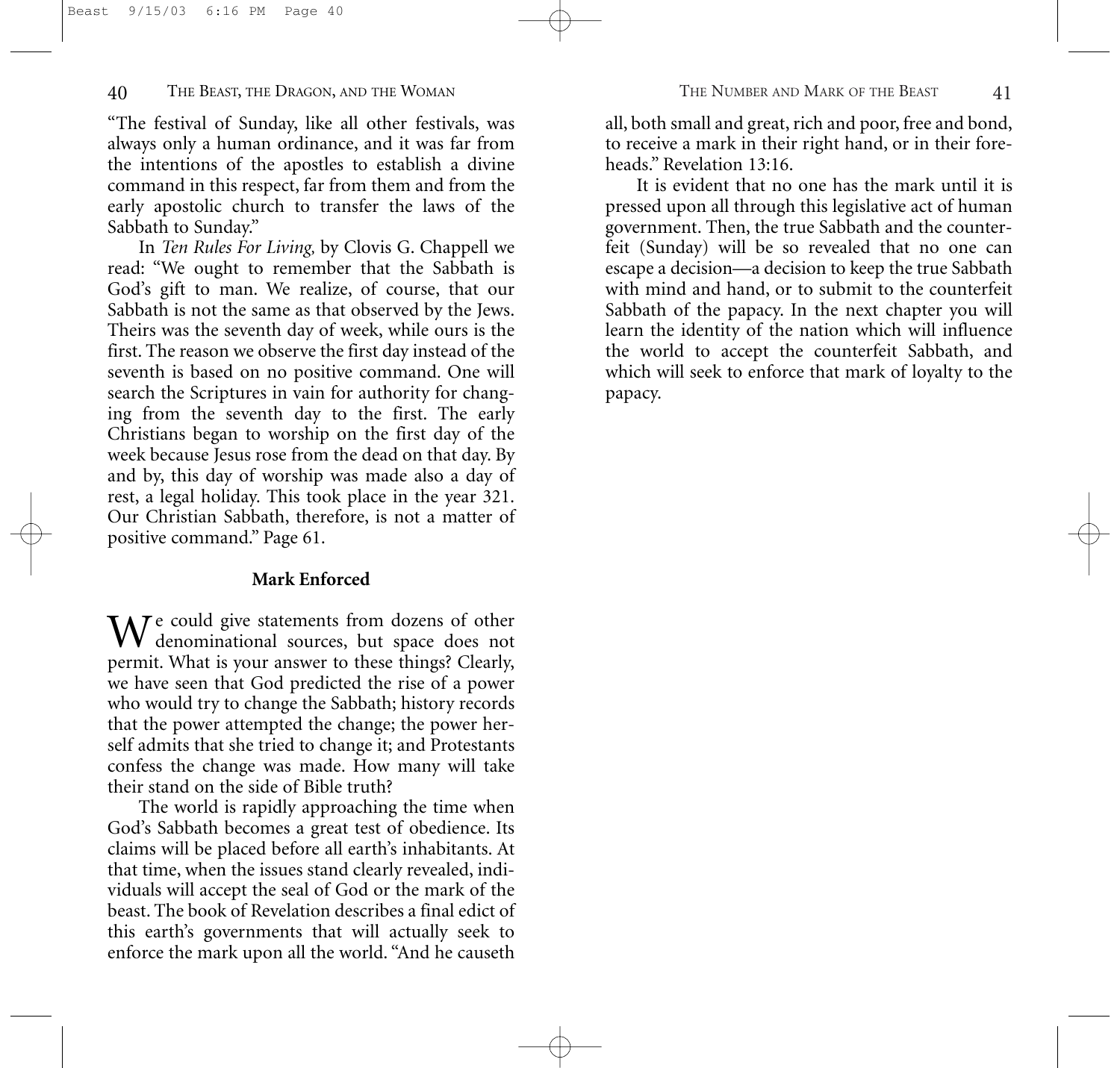## **IV. THE UNITED STATES IN PROPHECY**

A ny person should be proud to be an American.<br>Certainly there is no spot on earth where freedom is so fully enjoyed as in our own United States. Have you ever wondered why this is true? There is a reason for the rise of democracy in this hemisphere. It is not just a happenstance that America is the freedom capital of the world. Actually, the beast power of Revelation 13 had a lot to do with the rise of America.

You may be asking, "How could the papal power be responsible for the United States of America?" It was because of the persecutions of the beast power in Europe that the United States came into existence. The Pilgrim Fathers, to escape the religious persecutions of the papacy, fled to the New World of America where they could follow their conscience in worship.

Let's get the picture now from the pages of prophecy in God's Word. The first ten verses of Revelation 13 describe the papacy in its rise to power. We have already studied this prophecy in detail. Verse 10 closes with the description of the Pope's capture in 1798: "He that leadeth into captivity shall go into captivity: he that killeth with the sword must be killed with the sword. Here is the patience and the faith of the saints." Then immediately John saw a second beast in vision that he describes in the next verse. "And I beheld another beast coming up out of the earth; and he had two horns like a lamb, and he spake as a dragon." Revelation 13:11. Let us be very careful in identifying this second beast. There are several points that will reveal the identity of this power.

First of all, it is seen "coming up" as the first beast received his deadly wound. Since the first beast (papacy) received its wound in 1798 when General Berthier took the Pope captive, we should look for the second beast to be coming up at that time. This means that around 1798 this power would be rising in the world. Secondly, this second beast would come up "out of the

earth." This is in contrast to the first that rose out of the water. We found in Revelation 17:15 that water symbolizes peoples and nations. The second beast, coming out of the earth, would depict a nation rising in some area of the world where there were no previous civilizations and multitudes. The absence of water denotes a dearth of people.

Thirdly, this nation had two horns like a lamb, and they had no crowns on them, as did the first beast. It came up peacefully, like a lamb, and the absence of crowns reveals that there were no kings at the head. It was not a monarchy, or dictatorship. Everything about this beast indicates a peaceful democracy.

#### **Second Beast Identified**

 $\mathbf{W}$  are now ready to identify this second beast.  $\mathsf{V} \mathsf{V}$  There can be no doubt as to its identity. There is only one nation in history that meets the description. The United States of America was the only nation "coming up" to power in 1798, as the first beast received its deadly wound. The Constitution had been voted in 1787, and the Bill of Rights adopted in 1791. Also, it was in 1798 that America was first recognized by a world power. Historians record that there was something wonderful and providential about the rise of this country.

In exact fulfillment of the prophecy this nation arose in the New World, where no former civilizations had existed. It came up peacefully, democratically, and established itself upon the two great principles of Protestantism and republicanism. Church and state were to be kept separate. Our forefathers had seen enough of the evils of a church/state government.

Let us read a statement by John Wesley, a marvelous student of the Bible, and the architect of the Methodist Church. Writing in 1754 in his *New Testament with Explanatory Notes* after applying the first beast of Revelation 13 to the papacy, he said, "Another … beast … But he is not yet come, though he can not be far off; for he is to appear at the end of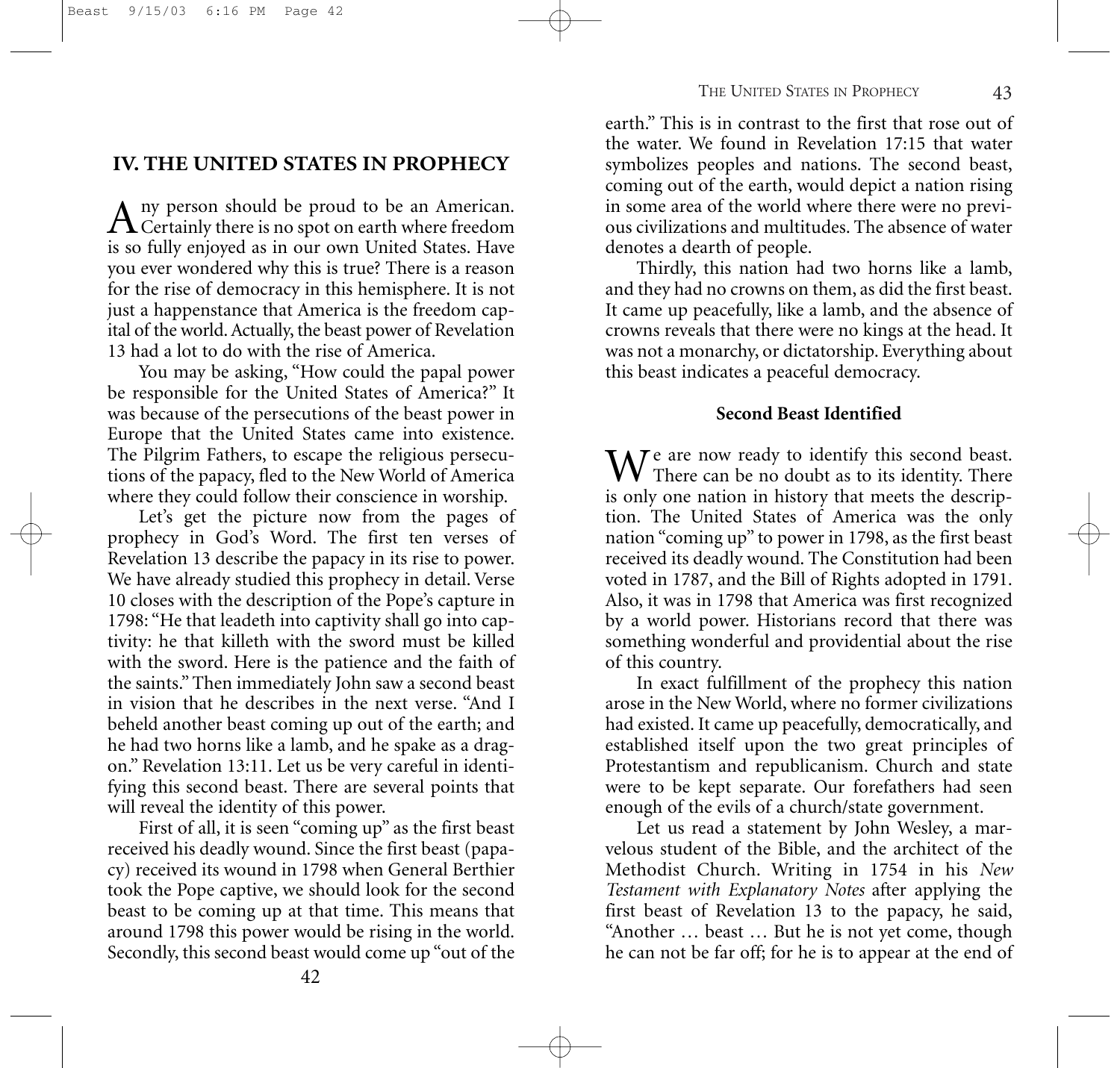the forty-two months of the first beast." Page 427. Please note that Wesley was looking for a nation to be rising within a very short time that would meet the description of the prophecy. Only the United States could have fulfilled his expectation.

It would be good if we could stop right here in our study, but we would not be true to the Scripture if we did not read the rest of the prophecy. Verses 11 and 12 continue: "He had two horns like a lamb, and he spake as a dragon. And he exerciseth all the power of the first beast before him, and causeth the earth and them which dwell therein to worship the first beast, whose deadly wound was healed." In other words, the time would come when the United States would change its peaceful, democratic tone. Under some influence, it would begin to compel worship, "saying to them that dwell on the earth, that they should make an image to the beast, which had the wound by a sword, and did live. And he had power to give life unto the image of the beast, that the image of the beast should both speak, and cause that as many as would not worship the image of the beast should be killed. And he causeth all, both small and great, rich and poor, free and bond, to receive a mark in their right hand, or in their foreheads: And that no man might buy or sell, save he that had the mark, or the name of the beast, or the number of his name." Revelation 13:14-17.

A nation speaks through its laws. It may seem incredible to us as we read these things today that the United States would ever be persuaded to enact religious laws, and try to force people to worship a certain way, but prophecy has never failed. She will make an image to the papacy, or develop a system that resembles that power. Church and state will be united enough to enforce religious laws and will thus closely resemble the papal system.

According to the prophecy, America will finally enforce the mark of the beast. What does this mean? What is the mark? Based on God's Word we have shown it to be the counterfeit Sabbath set up by the beast power. The keeping of Sunday instead of the

Bible Sabbath is claimed as a mark of allegiance to the Catholic Church by her own priests and leaders. Will the United States, then, seek to enforce the keeping of Sunday? That is exactly what is predicted, and it is also exactly what is shaping up right now in American politics.

No matter how much we might prefer to believe otherwise, our own beloved country will begin to use its influence to compel the keeping of Sunday. Already the groundwork has been laid. Right now, most of the states have such Sunday laws on the books. In some places these religious laws have created economic hardships on Sabbathkeepers. A few large cities have been urged to boycott those who refuse to keep Sunday. The prophecy in Revelation 13:17 indicates that economic sanctions will be applied, "and that no man might buy or sell, save he that had the mark."

#### **National Sunday Law Near**

The United States Supreme Court has ruled that Sunday laws are not unconstitutional or discriminatory. This opens the way for all the present confused, contradictory local state laws to be replaced by a national law that will standardize the enforcement of Sunday all over America. With the incredible strides being taken toward federal control of individual freedoms, this step to regulate the day of worship will not seem so drastic when it actually does take place.

Mark this well: These developments are already on the horizon. Those who refuse to accept the false day of worship will face fines, boycott, prison and finally, the threat of death. When the Sabbath question is thus made a national issue, people will be forced to accept one side or the other. Every single person will have to make a decision. The mark of the beast will then be placed upon all who choose to disobey the commandment of God to keep the Sabbath day holy. By accepting the mark of allegiance to the papacy (Sunday), they reject the mark that God claims as His sign of authority—the seventh-day Sabbath.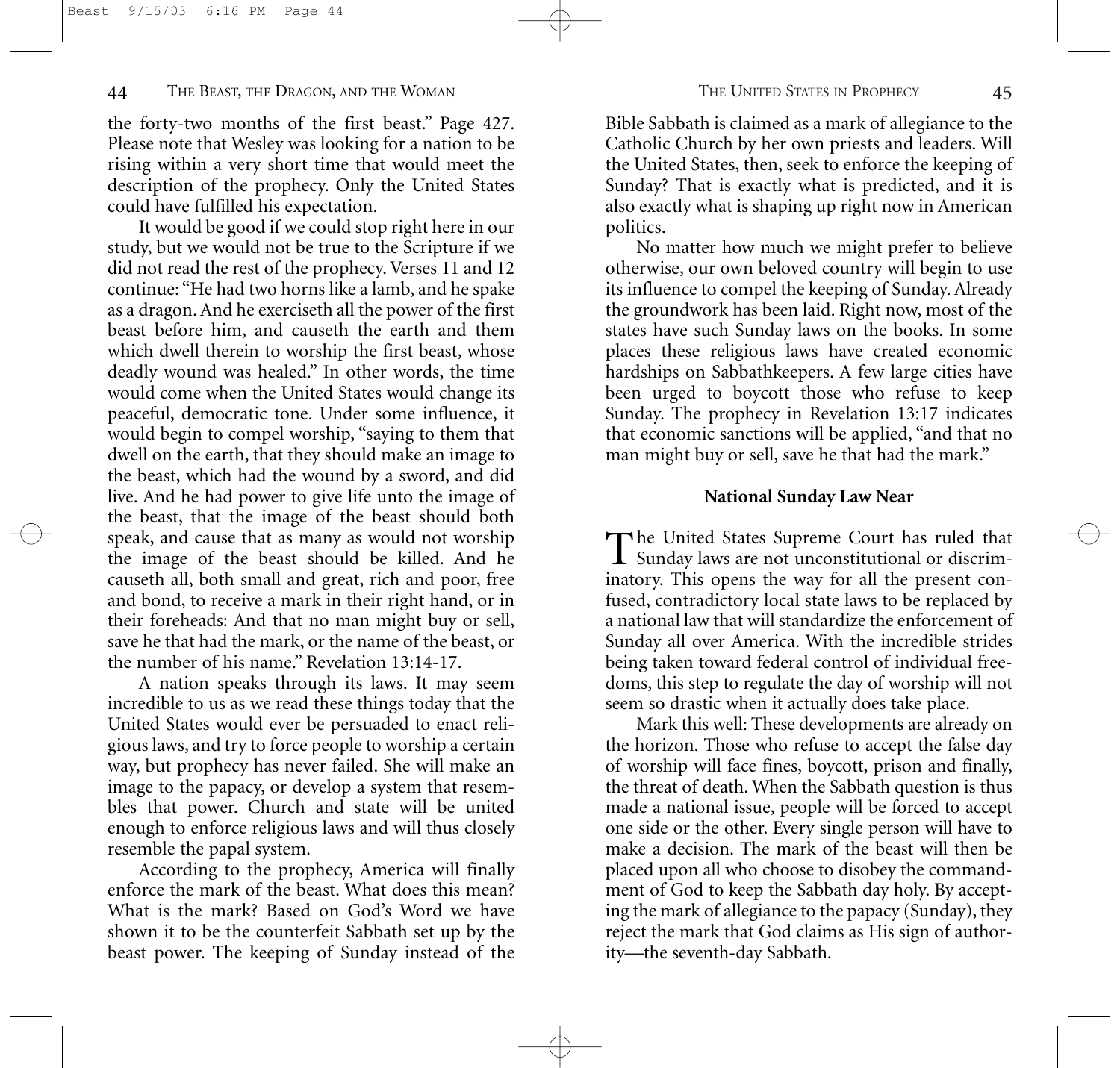#### **Decision**

One might well raise the question, "What does all this have to do with me?" That is an important question, and the answer is even more important. Your eternal salvation hinges upon your decision now. You cannot shrug off the implications of this revelation concerning obedience to the Sabbath commandment. There is no question of convenience or inconvenience. We are dealing with the Ten-Commandment law that was written by God Himself. To break one of those commandments is to commit sin, and no willful sinner will be saved. The keeping of the seventh day Sabbath has been made the test of loyalty and love to God. "To him that knoweth to do good, and doeth it not, to him it is sin." James 4:17.

Rapidly, the world is confederating under the two banners. Time is running out. The great controversy is entering its final stages. While ecumenism draws one block of denominations into a liberal camp, based largely upon disobedience to the Sabbath of God's holy law, another group is distinguished as those who "keep the commandments of God and the faith of Jesus." Revelation 14:12. As the test becomes more severe, every individual must choose to obey God or man, to follow the commandments of God or tradition, to keep the true Sabbath or the counterfeit, to receive the seal of God, or the mark of the beast. Now is the time to settle the issue. "Blessed are they that do his commandments, that they may have right to the tree of life and may enter in through the gates into the city." Revelation 22:14.



Visit us online at **www.amazingfacts.org** and check out our online catalog filled with other great books, videos, CDs, audiotapes, and more!

Or call **1-800-538-7275** 

Don't miss our FREE online Bible Prophecy course at **www.bibleuniverse.com** Enroll today and *expand your universe!*